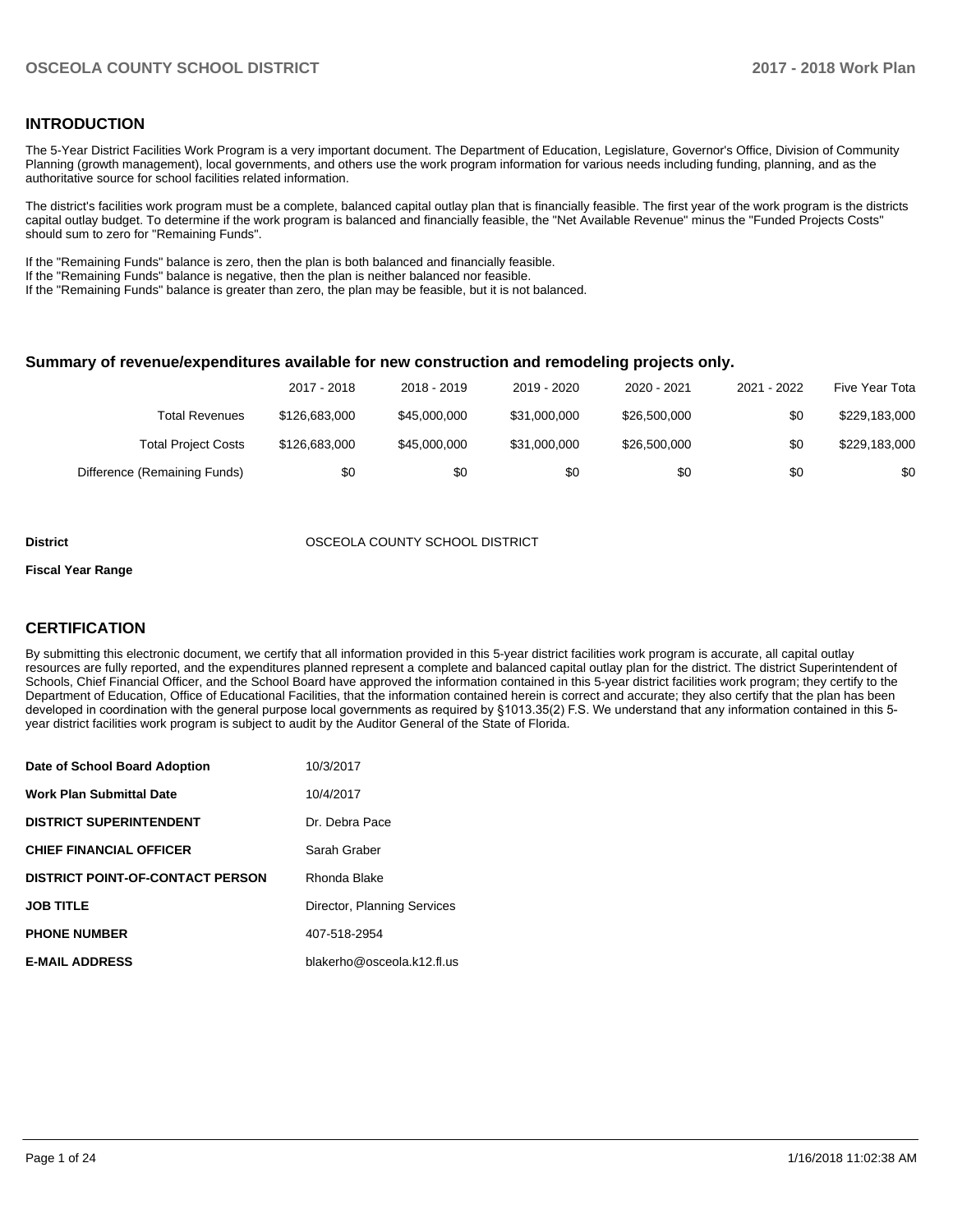# **Expenditures**

#### **Expenditure for Maintenance, Repair and Renovation from 1.50-Mills and PECO**

Annually, prior to the adoption of the district school budget, each school board must prepare a tentative district facilities work program that includes a schedule of major repair and renovation projects necessary to maintain the educational and ancillary facilities of the district.

| Item                                                                                                                                                                                                                                                                                                                                                                                                                                                                                                                                                                                                                                                                                                                                                                                                                                                                                                                                                                                                                                                                                                                                                                                                                                                                                                                                                                                                                                    | 2017 - 2018<br><b>Actual Budget</b> | 2018 - 2019<br>Projected | 2019 - 2020<br>Projected | 2020 - 2021<br>Projected | 2021 - 2022<br>Projected | <b>Total</b> |
|-----------------------------------------------------------------------------------------------------------------------------------------------------------------------------------------------------------------------------------------------------------------------------------------------------------------------------------------------------------------------------------------------------------------------------------------------------------------------------------------------------------------------------------------------------------------------------------------------------------------------------------------------------------------------------------------------------------------------------------------------------------------------------------------------------------------------------------------------------------------------------------------------------------------------------------------------------------------------------------------------------------------------------------------------------------------------------------------------------------------------------------------------------------------------------------------------------------------------------------------------------------------------------------------------------------------------------------------------------------------------------------------------------------------------------------------|-------------------------------------|--------------------------|--------------------------|--------------------------|--------------------------|--------------|
| <b>HVAC</b>                                                                                                                                                                                                                                                                                                                                                                                                                                                                                                                                                                                                                                                                                                                                                                                                                                                                                                                                                                                                                                                                                                                                                                                                                                                                                                                                                                                                                             | \$969,715                           | \$0 <sub>1</sub>         | \$0                      | \$0                      | \$0                      | \$969,715    |
| NARCOOSSEE MIDDLE SCHOOL, PARKWAY MIDDLE<br>Locations:                                                                                                                                                                                                                                                                                                                                                                                                                                                                                                                                                                                                                                                                                                                                                                                                                                                                                                                                                                                                                                                                                                                                                                                                                                                                                                                                                                                  |                                     |                          |                          |                          |                          |              |
| Flooring                                                                                                                                                                                                                                                                                                                                                                                                                                                                                                                                                                                                                                                                                                                                                                                                                                                                                                                                                                                                                                                                                                                                                                                                                                                                                                                                                                                                                                | \$186,669                           | \$0                      | \$0                      | \$0                      | \$0                      | \$186,669    |
| Locations: HORIZON MIDDLE, THE OSCEOLA COUNTY SCHOOL FOR THE ARTS                                                                                                                                                                                                                                                                                                                                                                                                                                                                                                                                                                                                                                                                                                                                                                                                                                                                                                                                                                                                                                                                                                                                                                                                                                                                                                                                                                       |                                     |                          |                          |                          |                          |              |
| Roofing                                                                                                                                                                                                                                                                                                                                                                                                                                                                                                                                                                                                                                                                                                                                                                                                                                                                                                                                                                                                                                                                                                                                                                                                                                                                                                                                                                                                                                 | \$194,575                           | \$0                      | \$0                      | \$0                      | \$0                      | \$194,575    |
| POINCIANA SENIOR HIGH, ROSS E JEFFRIES ELEMENTARY<br>Locations:                                                                                                                                                                                                                                                                                                                                                                                                                                                                                                                                                                                                                                                                                                                                                                                                                                                                                                                                                                                                                                                                                                                                                                                                                                                                                                                                                                         |                                     |                          |                          |                          |                          |              |
| Safety to Life                                                                                                                                                                                                                                                                                                                                                                                                                                                                                                                                                                                                                                                                                                                                                                                                                                                                                                                                                                                                                                                                                                                                                                                                                                                                                                                                                                                                                          | \$950,000                           | \$950,000                | \$950,000                | \$950,000                | \$950,000                | \$4,750,000  |
| CENTER FOR EMPLOYEE WELLNESS, CENTRAL ADMINISTRATIVE COMPLEX, CENTRAL AVENUE ELEMENTARY, CHESTNUT<br>ELEMENTARY, CYPRESS ELEMENTARY, DEERWOOD ELEMENTARY, DENN JOHN MIDDLE, DISCOVERY INTERMEDIATE, EAST LAKE<br>ELEMENTARY, ENVIRONMENTAL CENTER, FLORA RIDGE ELEMENTARY, GATEWAY SENIOR HIGH, HARMONY COMMUNITY SCHOOI<br>HARMONY SENIOR HIGH, HICKORY TREE ELEMENTARY, HIGHLANDS ELEMENTARY, HORIZON MIDDLE, KISSIMMEE ELEMENTARY,<br>KISSIMMEE MAINTENANCE, KISSIMMEE MIDDLE, KISSIMMEE TRANSPORTATION CENTER, KOA ELEMENTARY, LAKEVIEW<br>ELEMENTARY, LIBERTY HIGH SCHOOL, MICHIGAN AVENUE ELEMENTARY, MILL CREEK ELEMENTARY, NARCOOSSEE ELEMENTARY<br>NARCOOSSEE MIDDLE SCHOOL, Neptune Elementary, NEPTUNE MIDDLE, New Beginnings Educational Complex NEW, NEW<br>BEGINNINGS ROAD ADMIN ANNEX, OSCEOLA SENIOR HIGH, PARKWAY MIDDLE, PARTIN SETTLEMENT ELEMENTARY, PLEASANT<br>HILL ELEMENTARY, POINCIANA ELEMENTARY, POINCIANA SENIOR HIGH, REEDY CREEK ELEMENTARY, ROSS E JEFFRIES<br>ELEMENTARY, SAINT CLOUD ELEMENTARY, SAINT CLOUD MIDDLE, Special Programs, ST CLOUD SENIOR HIGH, ST CLOUD<br>TRANSPORTATION DEPARTMENT, SUNRISE ELEMENTARY, TECHNICAL EDUCATION CENTER, TECHNICAL EDUCATION CENTER<br>OSCEOLA-POINCIANA CAMPUS, THACKER AVENUE ELEMENTARY, THE OSCEOLA COUNTY SCHOOL FOR THE ARTS,<br>TOHOPEKALIGA HIGH SCHOOL, VENTURA ELEMENTARY, WESTSIDE K-8 SCHOOL -Middle School "CC", ZENITH ACCELERATED<br>ACADEMY |                                     |                          |                          |                          |                          |              |
| Fencing                                                                                                                                                                                                                                                                                                                                                                                                                                                                                                                                                                                                                                                                                                                                                                                                                                                                                                                                                                                                                                                                                                                                                                                                                                                                                                                                                                                                                                 | \$17,000                            | \$0                      | \$0                      | \$0                      | \$0                      | \$17,000     |
| <b>LAKEVIEW ELEMENTARY</b><br>Locations:                                                                                                                                                                                                                                                                                                                                                                                                                                                                                                                                                                                                                                                                                                                                                                                                                                                                                                                                                                                                                                                                                                                                                                                                                                                                                                                                                                                                |                                     |                          |                          |                          |                          |              |
| Parking                                                                                                                                                                                                                                                                                                                                                                                                                                                                                                                                                                                                                                                                                                                                                                                                                                                                                                                                                                                                                                                                                                                                                                                                                                                                                                                                                                                                                                 | \$221,461                           | \$0 <sub>1</sub>         | \$0                      | \$0                      | \$0                      | \$221,461    |
| Locations:   DEERWOOD ELEMENTARY, PLEASANT HILL ELEMENTARY                                                                                                                                                                                                                                                                                                                                                                                                                                                                                                                                                                                                                                                                                                                                                                                                                                                                                                                                                                                                                                                                                                                                                                                                                                                                                                                                                                              |                                     |                          |                          |                          |                          |              |
| Electrical                                                                                                                                                                                                                                                                                                                                                                                                                                                                                                                                                                                                                                                                                                                                                                                                                                                                                                                                                                                                                                                                                                                                                                                                                                                                                                                                                                                                                              | \$56,275                            | \$0                      | \$0                      | \$0                      | \$0                      | \$56,275     |
| Locations: Neptune Elementary, PARKWAY MIDDLE                                                                                                                                                                                                                                                                                                                                                                                                                                                                                                                                                                                                                                                                                                                                                                                                                                                                                                                                                                                                                                                                                                                                                                                                                                                                                                                                                                                           |                                     |                          |                          |                          |                          |              |
| Fire Alarm                                                                                                                                                                                                                                                                                                                                                                                                                                                                                                                                                                                                                                                                                                                                                                                                                                                                                                                                                                                                                                                                                                                                                                                                                                                                                                                                                                                                                              | \$0                                 | \$0                      | \$0                      | \$0                      | \$0                      | \$0          |
| Locations: No Locations for this expenditure.                                                                                                                                                                                                                                                                                                                                                                                                                                                                                                                                                                                                                                                                                                                                                                                                                                                                                                                                                                                                                                                                                                                                                                                                                                                                                                                                                                                           |                                     |                          |                          |                          |                          |              |
| Telephone/Intercom System                                                                                                                                                                                                                                                                                                                                                                                                                                                                                                                                                                                                                                                                                                                                                                                                                                                                                                                                                                                                                                                                                                                                                                                                                                                                                                                                                                                                               | \$0                                 | \$0                      | \$0                      | \$0                      | \$0                      | \$0          |
| Locations: No Locations for this expenditure.                                                                                                                                                                                                                                                                                                                                                                                                                                                                                                                                                                                                                                                                                                                                                                                                                                                                                                                                                                                                                                                                                                                                                                                                                                                                                                                                                                                           |                                     |                          |                          |                          |                          |              |
| <b>Closed Circuit Television</b>                                                                                                                                                                                                                                                                                                                                                                                                                                                                                                                                                                                                                                                                                                                                                                                                                                                                                                                                                                                                                                                                                                                                                                                                                                                                                                                                                                                                        | \$0                                 | \$0                      | \$0                      | \$0                      | \$0                      | \$0          |
| Locations: No Locations for this expenditure.                                                                                                                                                                                                                                                                                                                                                                                                                                                                                                                                                                                                                                                                                                                                                                                                                                                                                                                                                                                                                                                                                                                                                                                                                                                                                                                                                                                           |                                     |                          |                          |                          |                          |              |
| Paint                                                                                                                                                                                                                                                                                                                                                                                                                                                                                                                                                                                                                                                                                                                                                                                                                                                                                                                                                                                                                                                                                                                                                                                                                                                                                                                                                                                                                                   | \$0                                 | \$0                      | \$0                      | \$0                      | \$0                      | \$0          |
| Locations: No Locations for this expenditure.                                                                                                                                                                                                                                                                                                                                                                                                                                                                                                                                                                                                                                                                                                                                                                                                                                                                                                                                                                                                                                                                                                                                                                                                                                                                                                                                                                                           |                                     |                          |                          |                          |                          |              |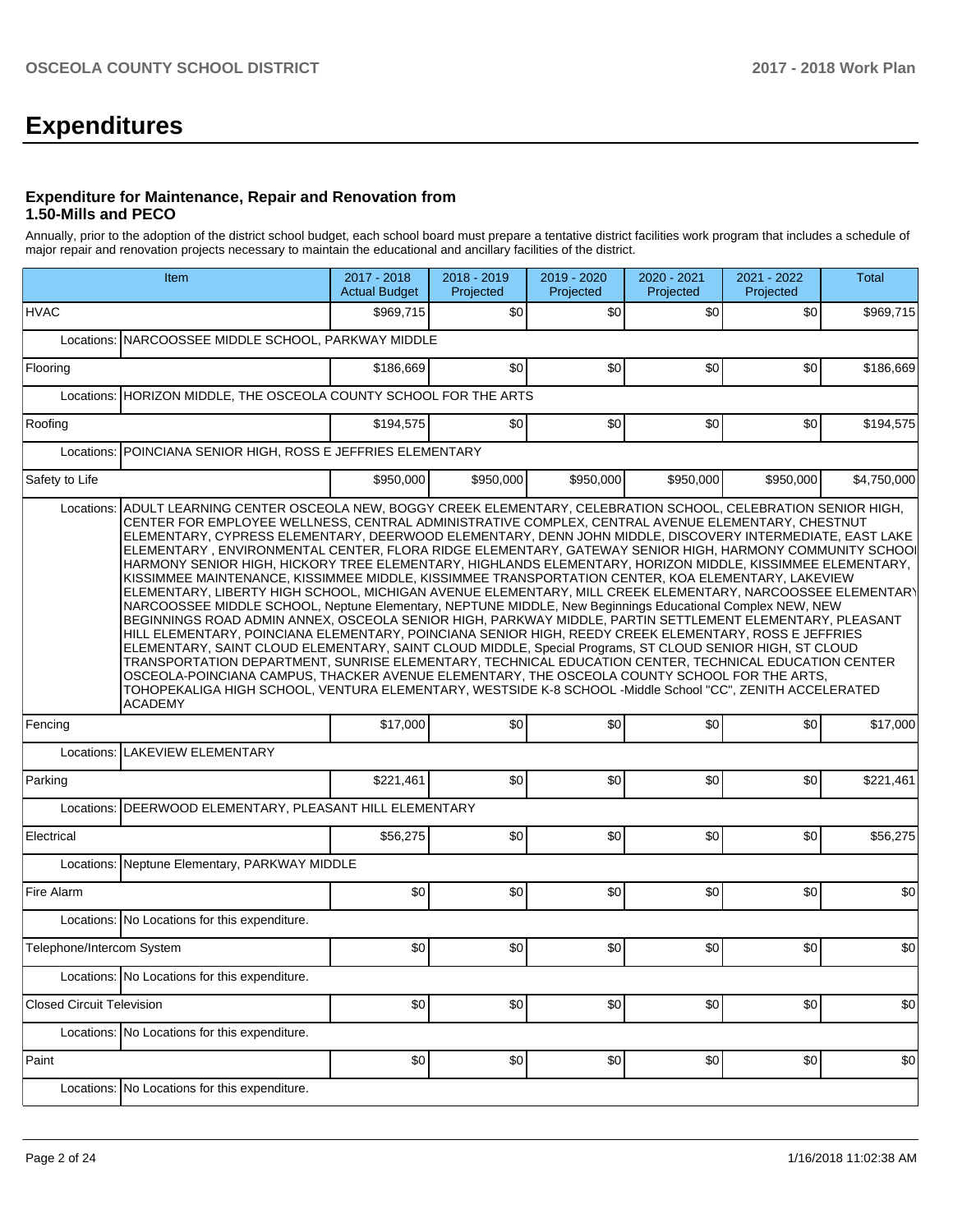| Maintenance/Repair                                                                                                                                                                                                                                                                                                                                                                                                                                                                                                                                                                                                                                                                                                                                                                                                                                                                                                                                                                                                                                                                                                                                                                                                                                                                                                                                                                                                                                                                                                                                                           | \$8,344,189  | \$10,000,000 | \$10,000,000 | \$10,000,000 | \$10,000,000 | \$48,344,189 |
|------------------------------------------------------------------------------------------------------------------------------------------------------------------------------------------------------------------------------------------------------------------------------------------------------------------------------------------------------------------------------------------------------------------------------------------------------------------------------------------------------------------------------------------------------------------------------------------------------------------------------------------------------------------------------------------------------------------------------------------------------------------------------------------------------------------------------------------------------------------------------------------------------------------------------------------------------------------------------------------------------------------------------------------------------------------------------------------------------------------------------------------------------------------------------------------------------------------------------------------------------------------------------------------------------------------------------------------------------------------------------------------------------------------------------------------------------------------------------------------------------------------------------------------------------------------------------|--------------|--------------|--------------|--------------|--------------|--------------|
| Locations: IADULT LEARNING CENTER OSCEOLA NEW. BOGGY CREEK ELEMENTARY. CELEBRATION SCHOOL. CELEBRATION SENIOR HIGH.<br>ICENTER FOR EMPLOYEE WELLNESS. CENTRAL ADMINISTRATIVE COMPLEX. CENTRAL AVENUE ELEMENTARY. CHESTNUT<br>IELEMENTARY. CYPRESS ELEMENTARY. DEERWOOD ELEMENTARY. DENN JOHN MIDDLE. DISCOVERY INTERMEDIATE. EAST LAKE<br>IELEMENTARY . ENVIRONMENTAL CENTER. FLORA RIDGE ELEMENTARY. GATEWAY SENIOR HIGH. HARMONY COMMUNITY SCHOOI<br>HARMONY SENIOR HIGH. HICKORY TREE ELEMENTARY. HIGHLANDS ELEMENTARY. HORIZON MIDDLE. KISSIMMEE ELEMENTARY.<br>IKISSIMMEE MAINTENANCE. KISSIMMEE MIDDLE. KISSIMMEE TRANSPORTATION CENTER. KOA ELEMENTARY. LAKEVIEW<br>IELEMENTARY. LIBERTY HIGH SCHOOL. MICHIGAN AVENUE ELEMENTARY. MILL CREEK ELEMENTARY. NARCOOSSEE ELEMENTARY<br>NARCOOSSEE MIDDLE SCHOOL, Neptune Elementary, NEPTUNE MIDDLE, New Beginnings Educational Complex NEW, NEW<br>BEGINNINGS ROAD ADMIN ANNEX, OSCEOLA SENIOR HIGH, PARKWAY MIDDLE, PARTIN SETTLEMENT ELEMENTARY, PLEASANT<br>IHILL ELEMENTARY. POINCIANA ELEMENTARY. POINCIANA SENIOR HIGH. REEDY CREEK ELEMENTARY. ROSS E JEFFRIES<br>ELEMENTARY, SAINT CLOUD ELEMENTARY, SAINT CLOUD MIDDLE, Special Programs, ST CLOUD SENIOR HIGH, ST CLOUD<br>TRANSPORTATION DEPARTMENT. SUNRISE ELEMENTARY. TECHNICAL EDUCATION CENTER. TECHNICAL EDUCATION CENTER<br>OSCEOLA-POINCIANA CAMPUS, THACKER AVENUE ELEMENTARY, THE OSCEOLA COUNTY SCHOOL FOR THE ARTS,<br>TOHOPEKALIGA HIGH SCHOOL. VENTURA ELEMENTARY. WESTSIDE K-8 SCHOOL -Middle School "CC". ZENITH ACCELERATED<br><b>ACADEMY</b> |              |              |              |              |              |              |
| Sub Total:                                                                                                                                                                                                                                                                                                                                                                                                                                                                                                                                                                                                                                                                                                                                                                                                                                                                                                                                                                                                                                                                                                                                                                                                                                                                                                                                                                                                                                                                                                                                                                   | \$10,939,884 | \$10,950,000 | \$10,950,000 | \$10,950,000 | \$10,950,000 | \$54,739,884 |

| <b>PECO Maintenance Expenditures</b> | \$678,761    | \$678,761    | \$678,761    | \$678,761    | \$678,761    | \$3,393,805  |
|--------------------------------------|--------------|--------------|--------------|--------------|--------------|--------------|
| 1.50 Mill Sub Total:                 | \$10,376,239 | \$10.391.239 | \$10.391.239 | \$10.391.239 | \$10,391,239 | \$51,941,195 |

|                     | Other Items                                                                                                                                                           | $2017 - 2018$<br><b>Actual Budget</b> | $2018 - 2019$<br>Projected | $2019 - 2020$<br>Projected | 2020 - 2021<br>Projected | $2021 - 2022$<br>Projected | Total        |
|---------------------|-----------------------------------------------------------------------------------------------------------------------------------------------------------------------|---------------------------------------|----------------------------|----------------------------|--------------------------|----------------------------|--------------|
| Athletic facilities |                                                                                                                                                                       | \$105,000                             | \$120,000                  | \$120,000                  | \$120,000                | \$120,000                  | \$585,000    |
|                     | Locations CELEBRATION SENIOR HIGH, GATEWAY SENIOR HIGH, HARMONY SENIOR HIGH, LIBERTY HIGH SCHOOL, OSCEOLA SENIOR<br>HIGH, POINCIANA SENIOR HIGH, ST CLOUD SENIOR HIGH |                                       |                            |                            |                          |                            |              |
| Sidewalks           |                                                                                                                                                                       | \$10.116                              | \$0                        | \$0 <sub>0</sub>           | \$0 <sub>1</sub>         | \$0                        | \$10,116     |
|                     | Locations INARCOOSSEE MIDDLE SCHOOL                                                                                                                                   |                                       |                            |                            |                          |                            |              |
|                     | Total:                                                                                                                                                                | \$11,055,000                          | \$11,070,000               | \$11,070,000               | \$11,070,000             | \$11,070,000               | \$55,335,000 |

## **Local 1.50 Mill Expenditure For Maintenance, Repair and Renovation**

Anticipated expenditures expected from local funding sources over the years covered by the current work plan.

| <b>Item</b>                                    | 2017 - 2018<br><b>Actual Budget</b> | $2018 - 2019$<br>Projected | 2019 - 2020<br>Projected | 2020 - 2021<br>Projected | 2021 - 2022<br>Projected | Total        |
|------------------------------------------------|-------------------------------------|----------------------------|--------------------------|--------------------------|--------------------------|--------------|
| Remaining Maint and Repair from 1.5 Mills      | \$10,376,239                        | \$10,391,239               | \$10,391,239             | \$10,391,239             | \$10,391,239             | \$51,941,195 |
| Maintenance/Repair Salaries                    | \$8,433,662                         | \$8,497,110                | \$8,561,193              | \$8,625,916              | \$8,691,287              | \$42,809,168 |
| <b>School Bus Purchases</b>                    | \$2,000,000                         | \$2,000,000                | \$2,100,000              | \$2,100,000              | \$2,100,000              | \$10,300,000 |
| <b>Other Vehicle Purchases</b>                 | \$0                                 | \$0                        | \$0                      | \$0                      | \$0                      | \$0          |
| Capital Outlay Equipment                       | \$0                                 | \$0                        | \$0                      | \$0                      | \$0                      | \$0          |
| Rent/Lease Payments                            | \$0                                 | \$0                        | \$0                      | \$0                      | \$0                      | \$0          |
| COP Debt Service                               | \$12,242,963                        | \$12,242,963               | \$12,242,963             | \$12,242,963             | \$12,242,963             | \$61,214,815 |
| Rent/Lease Relocatables                        | \$1,850,000                         | \$1,850,000                | \$1,850,000              | \$1,850,000              | \$1,850,000              | \$9,250,000  |
| <b>Environmental Problems</b>                  | \$0                                 | \$0                        | \$0                      | \$0                      | \$0                      | \$0          |
| s.1011.14 Debt Service                         | \$0 <sub>1</sub>                    | \$0                        | \$0                      | \$0                      | \$0                      | \$0          |
| <b>Special Facilities Construction Account</b> | \$0 <sub>1</sub>                    | \$0                        | \$0                      | \$0                      | \$0                      | \$0          |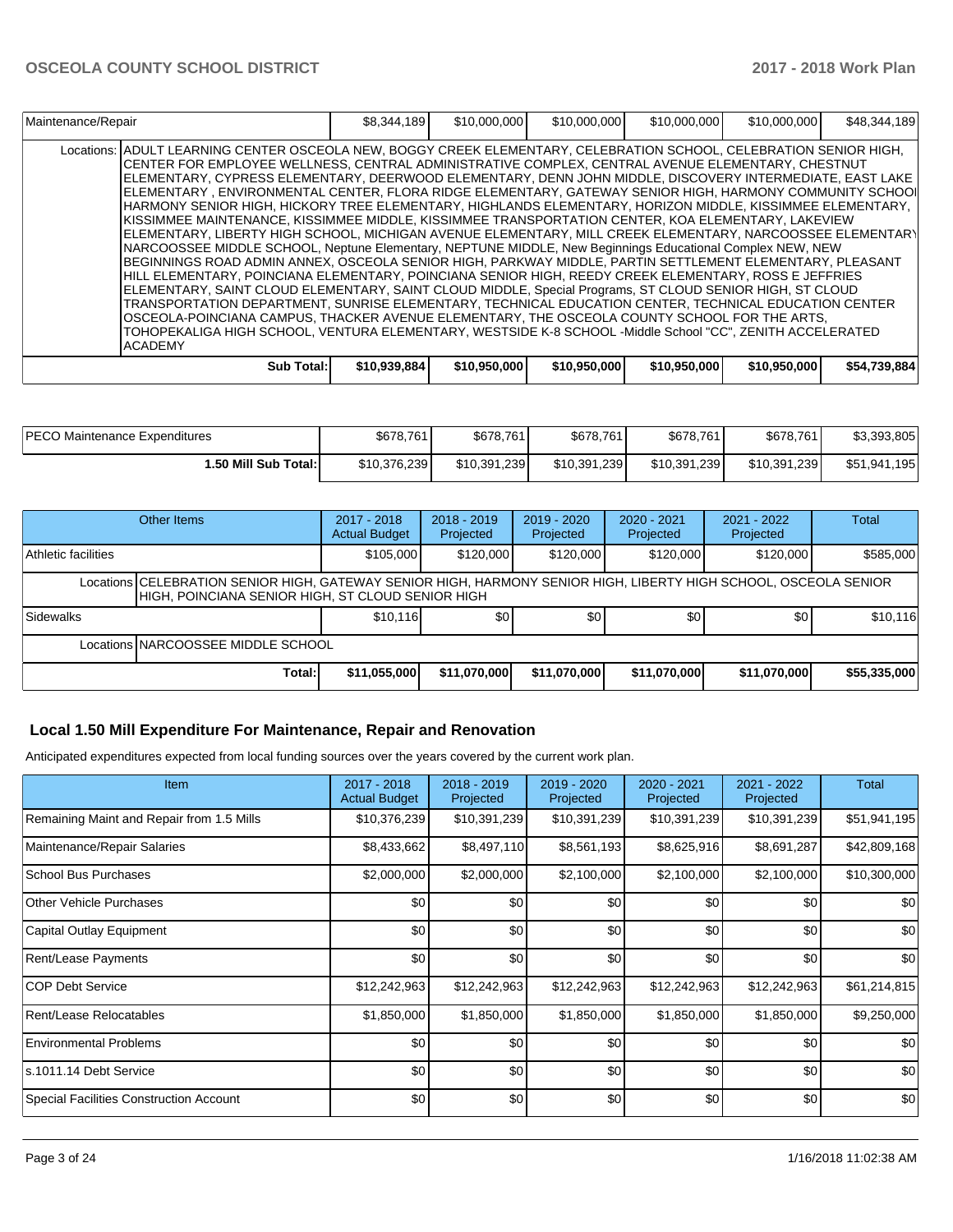| Premiums for Property Casualty Insurance - 1011.71<br>(4a,b) | \$0          | \$0          | \$0          | \$0          | \$0          | \$0           |
|--------------------------------------------------------------|--------------|--------------|--------------|--------------|--------------|---------------|
| Qualified School Construction Bonds (QSCB)                   | \$2,970,130  | \$2,970,130  | \$2,970,130  | \$2,970,130  | \$2,970,130  | \$14,850,650  |
| Qualified Zone Academy Bonds (QZAB)                          | \$0          | \$0          | \$0          | \$0          | \$0          | \$0           |
| Portable set-up/teardown                                     | \$1,150,000  | \$1,000,000  | \$1,000,000  | \$1,000,000  | \$1,000,000  | \$5,150,000   |
| School computers                                             | \$1,000,000  | \$1,000,000  | \$1,000,000  | \$1,000,000  | \$1,000,000  | \$5,000,000   |
| Technology Infrastructure                                    | \$2,625,000  | \$2,625,000  | \$2,625,000  | \$2,625,000  | \$2,625,000  | \$13,125,000  |
| <b>EFBD Debt Service</b>                                     | \$925,276    | \$926,090    | \$930,540    | \$928,873    | \$926,669    | \$4,637,448   |
| Charter Capital                                              | \$3,240,211  | \$3,240,211  | \$3,240,211  | \$3,240,211  | \$3,240,211  | \$16,201,055  |
| Security                                                     | \$1,000,000  | \$1,000,000  | \$1,000,000  | \$1,000,000  | \$1,000,000  | \$5,000,000   |
| IS Tax Debt service                                          | \$7,627,290  | \$13,588,080 | \$13,595,024 | \$13,603,124 | \$13,605,324 | \$62,018,842  |
| <b>Local Expenditure Totals:</b>                             | \$55,440,771 | \$61,330,823 | \$61,506,300 | \$61,577,456 | \$61,642,823 | \$301,498,173 |

## **Revenue**

### **1.50 Mill Revenue Source**

Schedule of Estimated Capital Outlay Revenue from each currently approved source which is estimated to be available for expenditures on the projects included in the tentative district facilities work program. All amounts are NET after considering carryover balances, interest earned, new COP's, 1011.14 and 1011.15 loans, etc. Districts cannot use 1.5-Mill funds for salaries except for those explicitly associated with maintenance/repair projects. (1011.71 (5), F.S.)

| Item                                                                                | Fund | $2017 - 2018$<br><b>Actual Value</b> | $2018 - 2019$<br>Projected | 2019 - 2020<br>Projected | $2020 - 2021$<br>Projected | 2021 - 2022<br>Projected | Total             |
|-------------------------------------------------------------------------------------|------|--------------------------------------|----------------------------|--------------------------|----------------------------|--------------------------|-------------------|
| $(1)$ Non-exempt property<br>assessed valuation                                     |      | \$24,597,378,050                     | \$25,827,246,953           | \$27,118,609,300         | \$28,474,539,765           | \$29,613,521,765         | \$135,631,295,833 |
| (2) The Millege projected for<br>discretionary capital outlay per<br>ls.1011.71     |      | 1.50                                 | 1.50                       | 1.50                     | 1.50                       | 1.50 l                   |                   |
| $(3)$ Full value of the 1.50-Mill<br>discretionary capital outlay per<br>ls.1011.71 |      | \$41,323,595                         | \$43,389,775               | \$45,559,264             | \$47,837,227               | \$49,750,717             | \$227,860,578     |
| (4) Value of the portion of the 1.50<br>-Mill ACTUALLY levied                       | 370  | \$35,420,224                         | \$37.191.236               | \$39,050,797             | \$41,003,337               | \$42,643,471             | \$195,309,065     |
| $(5)$ Difference of lines $(3)$ and $(4)$                                           |      | \$5,903,371                          | \$6,198,539                | \$6,508,467              | \$6,833,890                | \$7,107,246              | \$32,551,513      |

## **PECO Revenue Source**

The figure in the row designated "PECO Maintenance" will be subtracted from funds available for new construction because PECO maintenance dollars cannot be used for new construction.

| <b>Item</b>                          | Fund         | $2017 - 2018$<br><b>Actual Budget</b> | $2018 - 2019$<br>Projected | 2019 - 2020<br>Projected | 2020 - 2021<br>Projected | 2021 - 2022<br>Projected | Total       |
|--------------------------------------|--------------|---------------------------------------|----------------------------|--------------------------|--------------------------|--------------------------|-------------|
| <b>IPECO New Construction</b>        | 340 <b>I</b> | \$0                                   | \$0                        | \$179.039                | \$633.945                | \$794.672                | \$1,607,656 |
| <b>PECO Maintenance Expenditures</b> |              | \$678.761                             | \$678.761                  | \$678.761                | \$678.761                | \$678,761                | \$3,393,805 |
|                                      |              | \$678.761                             | \$678,761                  | \$857,800                | \$1,312,706              | \$1,473,433              | \$5,001,461 |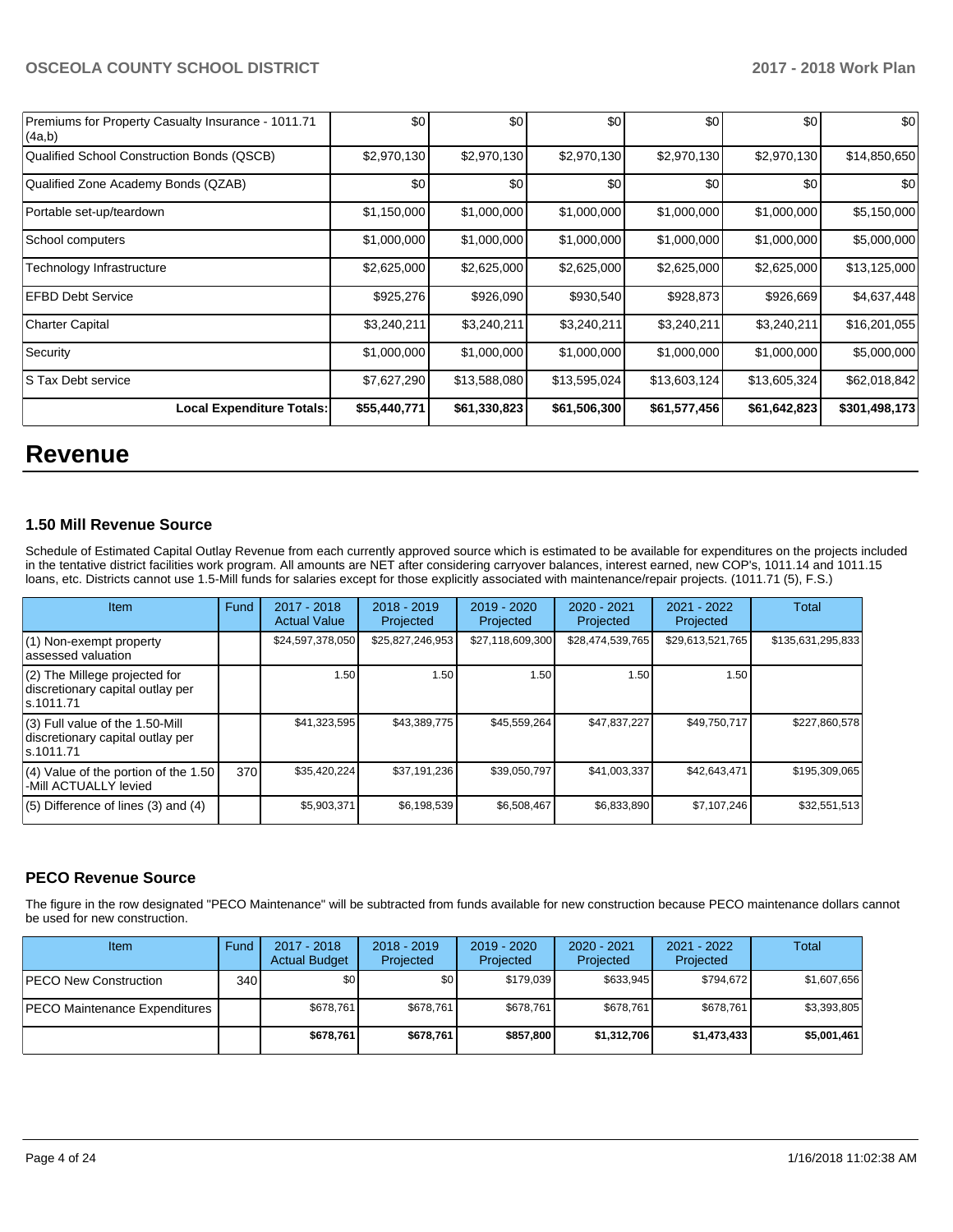### **CO & DS Revenue Source**

Revenue from Capital Outlay and Debt Service funds.

| Item                                      | Fund | 2017 - 2018<br><b>Actual Budget</b> | $2018 - 2019$<br>Projected | $2019 - 2020$<br>Projected | $2020 - 2021$<br>Projected | $2021 - 2022$<br>Projected | Total       |
|-------------------------------------------|------|-------------------------------------|----------------------------|----------------------------|----------------------------|----------------------------|-------------|
| ICO & DS Cash Flow-through<br>Distributed | 360  | \$1,200,158                         | \$1,200,158                | \$1,200,158                | \$1,200,158                | \$1,200,158                | \$6,000,790 |
| ICO & DS Interest on<br>Undistributed CO  | 360  | \$22,589                            | \$22.589                   | \$22.589                   | \$22.589                   | \$22.589                   | \$112,945   |
|                                           |      | \$1,222,747                         | \$1,222,747                | \$1,222,747                | \$1,222,747                | \$1,222,747                | \$6,113,735 |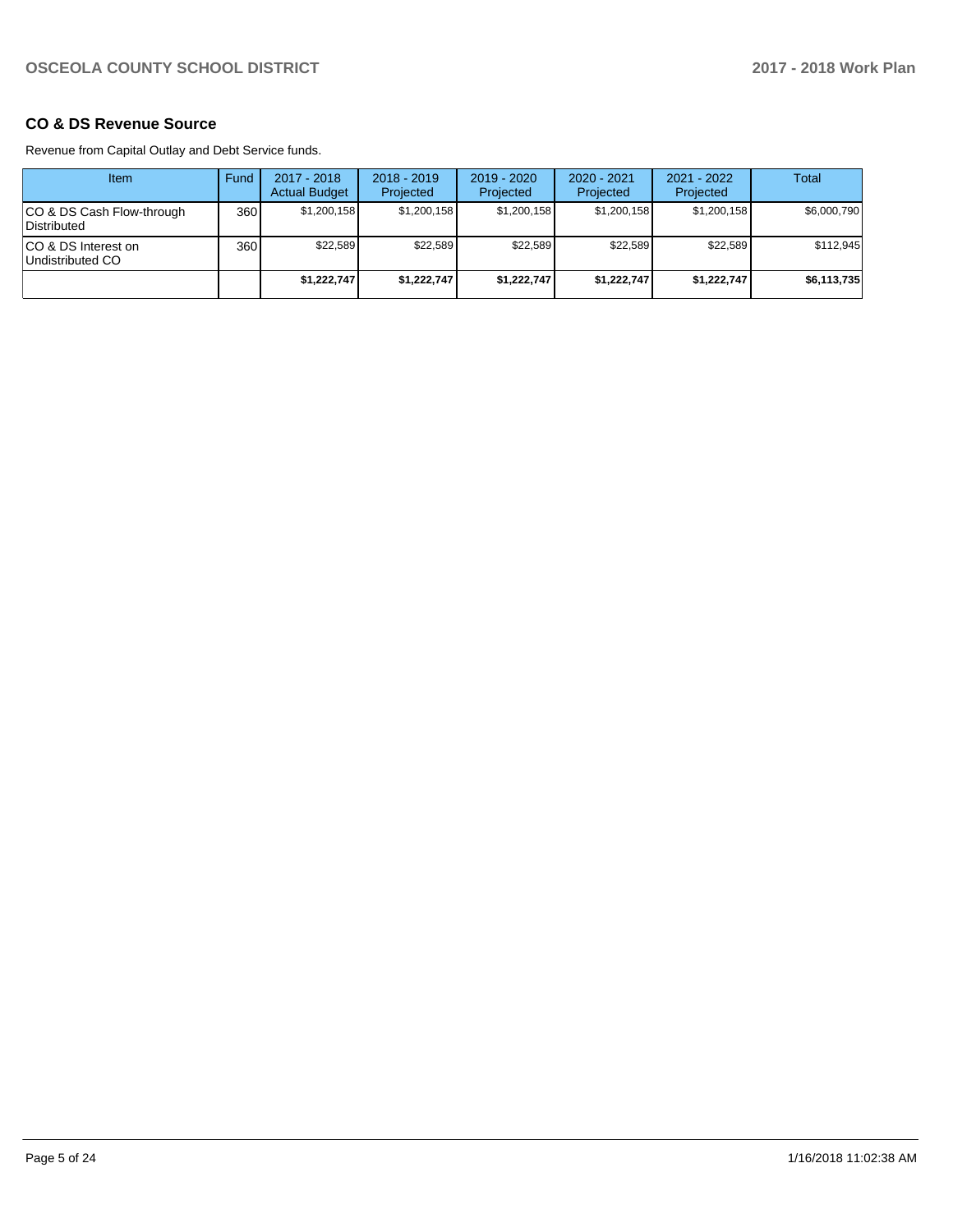#### **Fair Share Revenue Source**

Nothing reported for this section. All legally binding commitments for proportionate fair-share mitigation for impacts on public school facilities must be included in the 5-year district work program.

#### **Sales Surtax Referendum**

Specific information about any referendum for a 1-cent or 1/2-cent surtax referendum during the previous year.

#### **Did the school district hold a surtax referendum during the past fiscal year 2016 - 2017?**

Yes

| <b>Sales Surtax Type:</b>                                                   | <b>Half Cent Sales Surtax</b> |
|-----------------------------------------------------------------------------|-------------------------------|
| Date of Election:                                                           | 11/8/2016                     |
| Date of Expiration:                                                         | 12/31/2037                    |
| <b>Anticipated Revenue Start Date:</b>                                      | 3/1/2017                      |
| <b>Anticipated Revenue End Date:</b>                                        | 2/1/2038                      |
| <b>Estimated Annualized Revenue:</b>                                        | \$25,542,550                  |
| Total \$ Amount Projected to be Received for the<br><b>Duration of Tax:</b> | \$510.851.000                 |
| Number of Years Tax In Effect:                                              | 20                            |
| <b>Percentage of Vote FOR:</b>                                              | 58 %                          |
| <b>Percentage of Vote AGAINST:</b>                                          | 42 %                          |

## **Additional Revenue Source**

Any additional revenue sources

| <b>Item</b>                                                                         | 2017 - 2018<br><b>Actual Value</b> | $2018 - 2019$<br>Projected | 2019 - 2020<br>Projected | 2020 - 2021<br>Projected | 2021 - 2022<br>Projected | Total         |
|-------------------------------------------------------------------------------------|------------------------------------|----------------------------|--------------------------|--------------------------|--------------------------|---------------|
| Interlocal agreement infrastructure sales<br>Isurtax                                | \$14,494,346                       | \$15,140,564               | \$15,789,436             | \$16,433,070             | \$17,067,559             | \$78,924,975  |
| Proportionate share mitigation (actual<br>cash revenue only, not in kind donations) | \$0                                | \$0 <sub>1</sub>           | \$0                      | \$0                      | \$0                      | \$0           |
| Impact fees received                                                                | \$40,419,283                       | \$42.642.344               | \$44,987,673             | \$47,461,995             | \$50,072,405             | \$225,583,700 |
| Private donations                                                                   | \$0                                | \$0 <sub>1</sub>           | \$0                      | \$0                      | \$0                      | \$0           |
| Grants from local governments or not-for-<br>profit organizations                   | \$0                                | \$0 <sub>1</sub>           | \$0                      | \$0                      | \$0                      | \$0           |
| Interest, Including Profit On Investment                                            | \$758,395                          | \$790,004                  | \$831,636                | \$875,468                | \$917,606                | \$4,173,109   |
| Revenue from Bonds pledging proceeds<br>from 1 cent or 1/2 cent Sales Surtax        | \$0                                | \$0 <sub>1</sub>           | \$0                      | \$0                      | \$0                      | \$0           |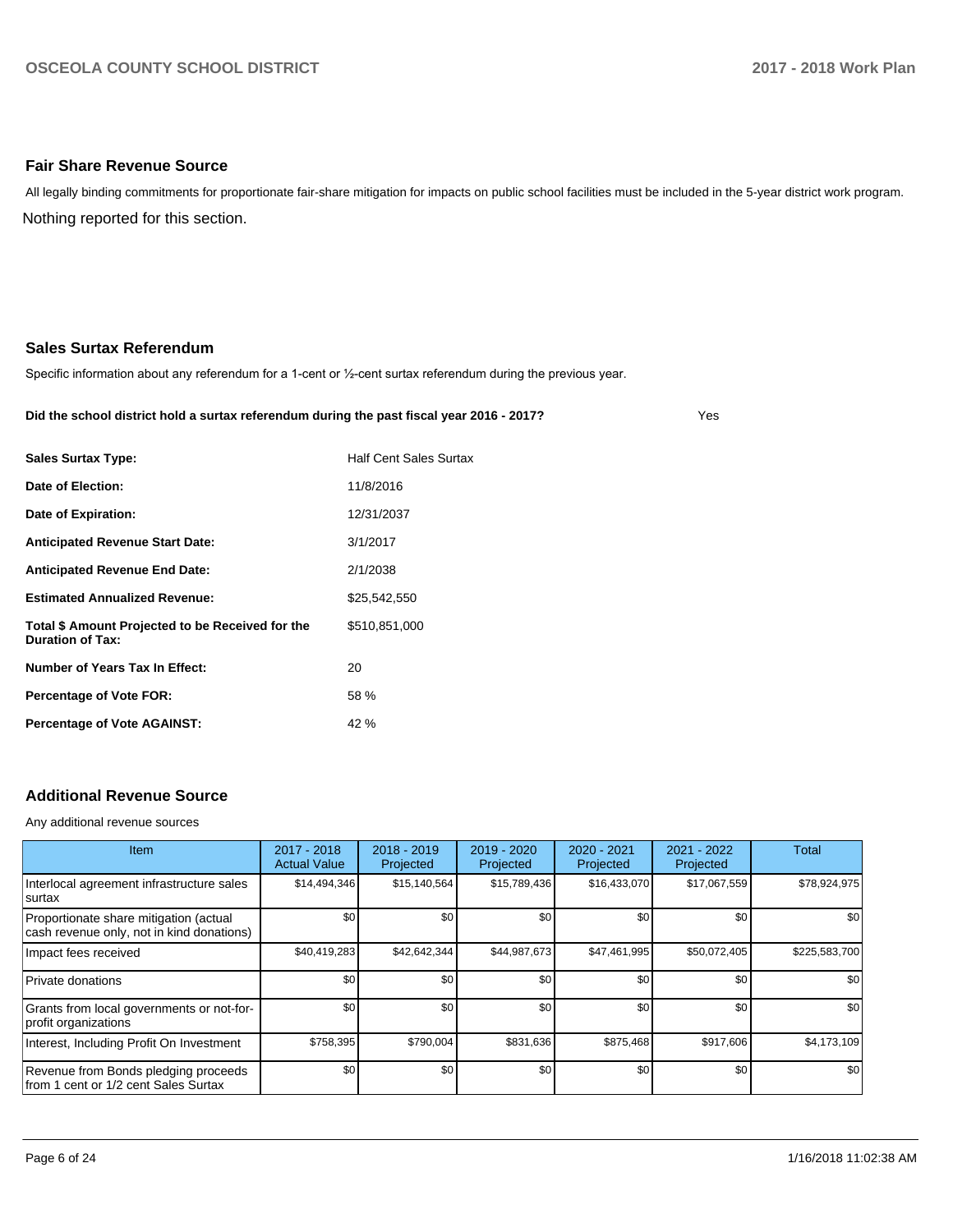| <b>Total Fund Balance Carried Forward</b>                                                                                 | \$189,767,465  | \$67,486,758   | \$89,895,830    | \$148,999,764   | \$197,561,309   | \$693,711,126   |
|---------------------------------------------------------------------------------------------------------------------------|----------------|----------------|-----------------|-----------------|-----------------|-----------------|
| General Capital Outlay Obligated Fund<br><b>Balance Carried Forward From Total</b><br><b>Fund Balance Carried Forward</b> | (\$60,756,969) | \$0            | \$0             | \$0             | \$0             | (\$60,756,969)  |
| <b>Special Facilities Construction Account</b>                                                                            | \$0            | \$0            | \$0             | \$0             | \$0             | \$0             |
| One Cent - 1/2 Cent Sales Surtax Debt<br>Service From Total Fund Balance Carried<br>Forward                               | \$0            | \$0            | \$0             | \$0             | \$0             | \$0             |
| Capital Outlay Projects Funds Balance<br>Carried Forward From Total Fund<br><b>Balance Carried Forward</b>                | (\$68,190,412) | (\$91,923,964) | (\$139,608,996) | (\$201,419,010) | (\$282,772,065) | (\$783,914,447) |
| Proceeds from a s.1011.14/15 F.S. Loans                                                                                   | \$0            | \$0            | \$0             | \$0             | \$0             | \$0             |
| District Bonds - Voted local bond<br>referendum proceeds per s.9, Art VII<br><b>State Constitution</b>                    | \$0            | \$0            | \$0             | \$0             | \$0             | \$0             |
| Proceeds from Special Act Bonds                                                                                           | \$0            | \$0            | \$0             | \$0             | \$0             | \$0             |
| Estimated Revenue from CO & DS Bond<br>Sale                                                                               | \$0            | \$0            | \$0             | \$0             | \$0             | \$0             |
| Proceeds from Voted Capital<br>Improvements millage                                                                       | \$0            | \$0            | \$0             | \$0             | \$0             | \$0             |
| Other Revenue for Other Capital Projects                                                                                  | \$0            | \$0            | \$0             | \$0             | \$0             | \$0             |
| Proceeds from 1/2 cent sales surtax<br>authorized by school board                                                         | \$28,988,692   | \$30,281,134   | \$31,578,872    | \$32,866,140    | \$34,135,119    | \$157,849,957   |
| Proceeds from local governmental<br>infrastructure sales surtax                                                           | \$0            | \$0            | \$0             | \$0             | \$0             | \$0             |
| Proceeds from Certificates of<br>Participation (COP's) Sale                                                               | \$0            | \$0            | \$0             | \$0             | \$0             | \$0             |
| Classrooms First Bond proceeds amount<br>authorized in FY 1997-98                                                         | \$0            | \$0            | \$0             | \$0             | \$0             | \$0             |
| Classrooms for Kids                                                                                                       | \$0            | \$0            | \$0             | \$0             | \$0             | \$0             |
| <b>District Equity Recognition</b>                                                                                        | \$0            | \$0            | \$0             | \$0             | \$0             | \$0             |
| <b>Federal Grants</b>                                                                                                     | \$0            | \$0            | \$0             | \$0             | \$0             | \$0             |
| <b>Celebration Developer Funding</b>                                                                                      | \$0            | \$3,500,000    | \$8,579,266     | \$0             | \$0             | \$12,079,266    |
| <b>Subtotal</b>                                                                                                           | \$145,480,800  | \$67,916,840   | \$52,053,717    | \$45,217,427    | \$16,981,933    | \$327,650,717   |

## **Total Revenue Summary**

| <b>Item Name</b>                                              | 2017 - 2018<br><b>Budget</b> | $2018 - 2019$<br>Projected | $2019 - 2020$<br>Projected | $2020 - 2021$<br>Projected | 2021 - 2022<br>Projected | <b>Five Year Total</b> |
|---------------------------------------------------------------|------------------------------|----------------------------|----------------------------|----------------------------|--------------------------|------------------------|
| Local 1.5 Mill Discretionary Capital Outlay<br><b>Revenue</b> | \$35,420,224                 | \$37,191,236               | \$39,050,797               | \$41,003,337               | \$42,643,471             | \$195,309,065          |
| PECO and 1.5 Mill Maint and Other 1.5<br>Mill Expenditures    | (\$55,440,771)               | (S61, 330, 823)            | $(\$61,506,300)$           | $(\$61,577,456)$           | (\$61,642,823)           | (\$301,498,173)        |
| <b>PECO Maintenance Revenue</b>                               | \$678.761                    | \$678,761                  | \$678,761                  | \$678.761                  | \$678.761                | \$3,393,805            |
| Available 1.50 Mill for New<br>  Construction                 | (\$20,020,547)               | (S24, 139, 587)            | $($ \$22,455,503)          | (\$20,574,119)             | ( \$18,999,352)          | (\$106,189,108)        |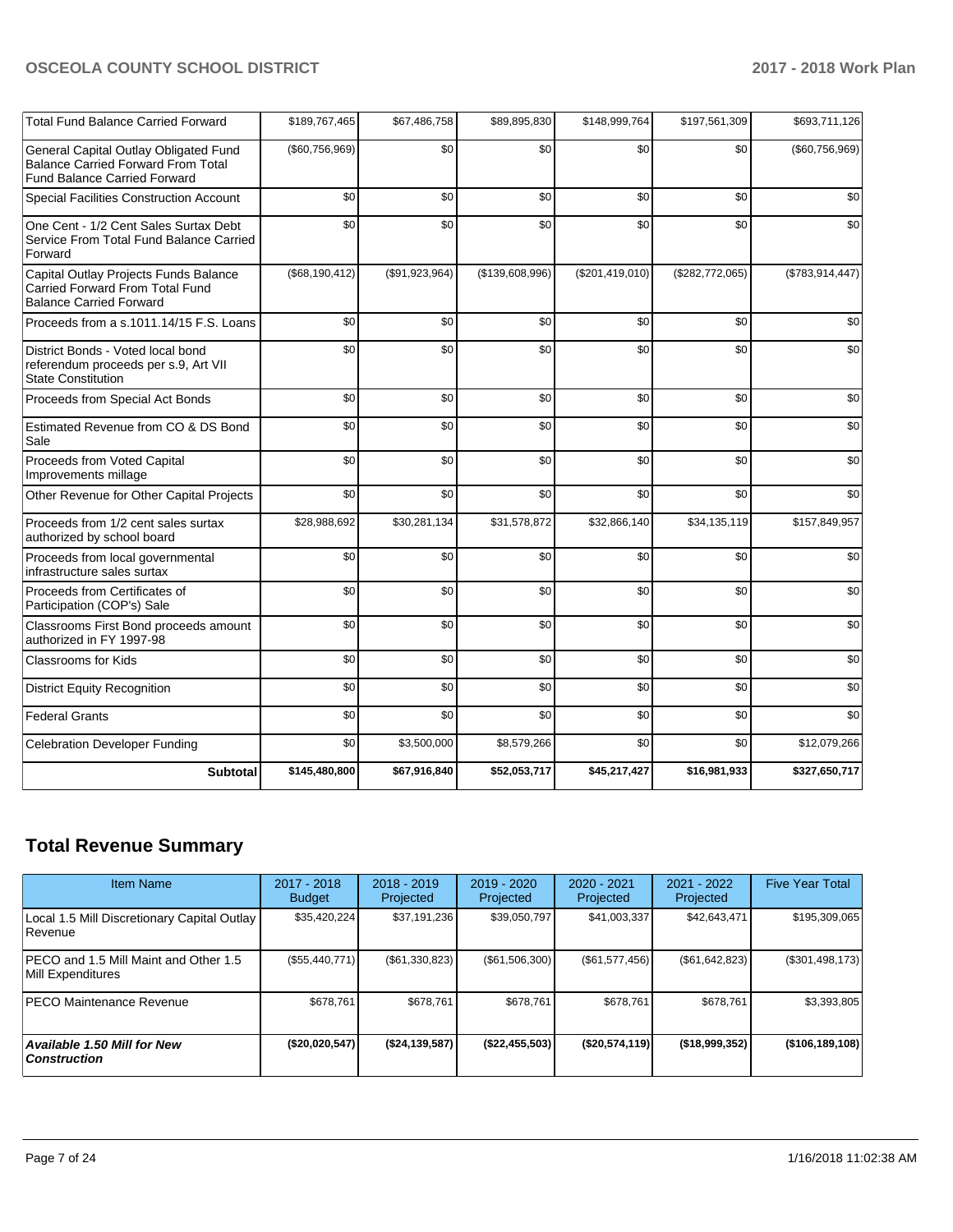| <b>Item Name</b>                 | 2017 - 2018<br><b>Budget</b> | $2018 - 2019$<br>Projected | 2019 - 2020<br>Projected | $2020 - 2021$<br>Projected | $2021 - 2022$<br>Projected | <b>Five Year Total</b> |
|----------------------------------|------------------------------|----------------------------|--------------------------|----------------------------|----------------------------|------------------------|
| CO & DS Revenue                  | \$1,222,747                  | \$1,222,747                | \$1,222,747              | \$1,222,747                | \$1,222,747                | \$6,113,735            |
| PECO New Construction Revenue    | \$0                          | \$0                        | \$179,039                | \$633,945                  | \$794,672                  | \$1,607,656            |
| Other/Additional Revenue         | \$145,480,800                | \$67,916,840               | \$52,053,717             | \$45,217,427               | \$16,981,933               | \$327,650,717          |
| <b>Total Additional Revenuel</b> | \$146,703,547                | \$69,139,587               | \$53,455,503             | \$47,074,119               | \$18,999,352               | \$335,372,108          |
| <b>Total Available Revenue</b>   | \$126,683,000                | \$45,000,000               | \$31,000,000             | \$26,500,000               | \$0                        | \$229,183,000          |

# **Project Schedules**

## **Capacity Project Schedules**

A schedule of capital outlay projects necessary to ensure the availability of satisfactory classrooms for the projected student enrollment in K-12 programs.

| <b>Project Description</b>                | Location                  |                          | 2017 - 2018  | 2018 - 2019    | 2019 - 2020  | 2020 - 2021  | 2021 - 2022 | <b>Total</b>     | Funded |
|-------------------------------------------|---------------------------|--------------------------|--------------|----------------|--------------|--------------|-------------|------------------|--------|
| Tohopekaliga High<br>School               | Location not<br>specified | Planned<br>Cost:         | \$30,000,000 | \$0            | \$0          | \$0          | \$0         | \$30,000,000 Yes |        |
|                                           |                           | <b>Student Stations:</b> | $\mathbf 0$  | 3,087          | $\mathbf 0$  | $\Omega$     | $\mathbf 0$ | 3,087            |        |
|                                           |                           | <b>Total Classrooms:</b> | 0            | 96             | $\mathbf 0$  | $\Omega$     | 0           | 96               |        |
|                                           |                           | Gross Sq Ft:             | $\mathbf 0$  | 303,370        | $\mathbf 0$  | $\Omega$     | $\mathbf 0$ | 303,370          |        |
| New Elementary<br>School "A"              | Location not<br>specified | Planned<br>Cost:         | \$0          | \$10,000,000   | \$15,000,000 | \$0          | \$0         | \$25,000,000 Yes |        |
|                                           |                           | <b>Student Stations:</b> | $\mathbf 0$  | $\mathbf 0$    | $\mathbf 0$  | 948          | $\mathbf 0$ | 948              |        |
|                                           |                           | <b>Total Classrooms:</b> | $\mathbf 0$  | $\overline{0}$ | $\mathbf 0$  | 56           | $\mathbf 0$ | 56               |        |
|                                           |                           | Gross Sq Ft:             | $\mathbf 0$  | $\Omega$       | $\mathbf 0$  | 132,340      | 0           | 132,340          |        |
| New Elementary "C"<br>Old Hickory Estates | Location not<br>specified | Planned<br>Cost:         | \$0          | \$0            | \$2,000,000  | \$26,500,000 | \$0         | \$28,500,000 Yes |        |
|                                           |                           | <b>Student Stations:</b> | 0            | 0              | $\mathbf 0$  | $\Omega$     | 948         | 948              |        |
|                                           |                           | Total Classrooms:        | $\mathbf 0$  | $\mathbf 0$    | 0            | 0            | 56          | 56               |        |
|                                           |                           | Gross Sq Ft:             | $\mathbf 0$  | 0              | $\mathbf 0$  | 0            | 132,340     | 132,340          |        |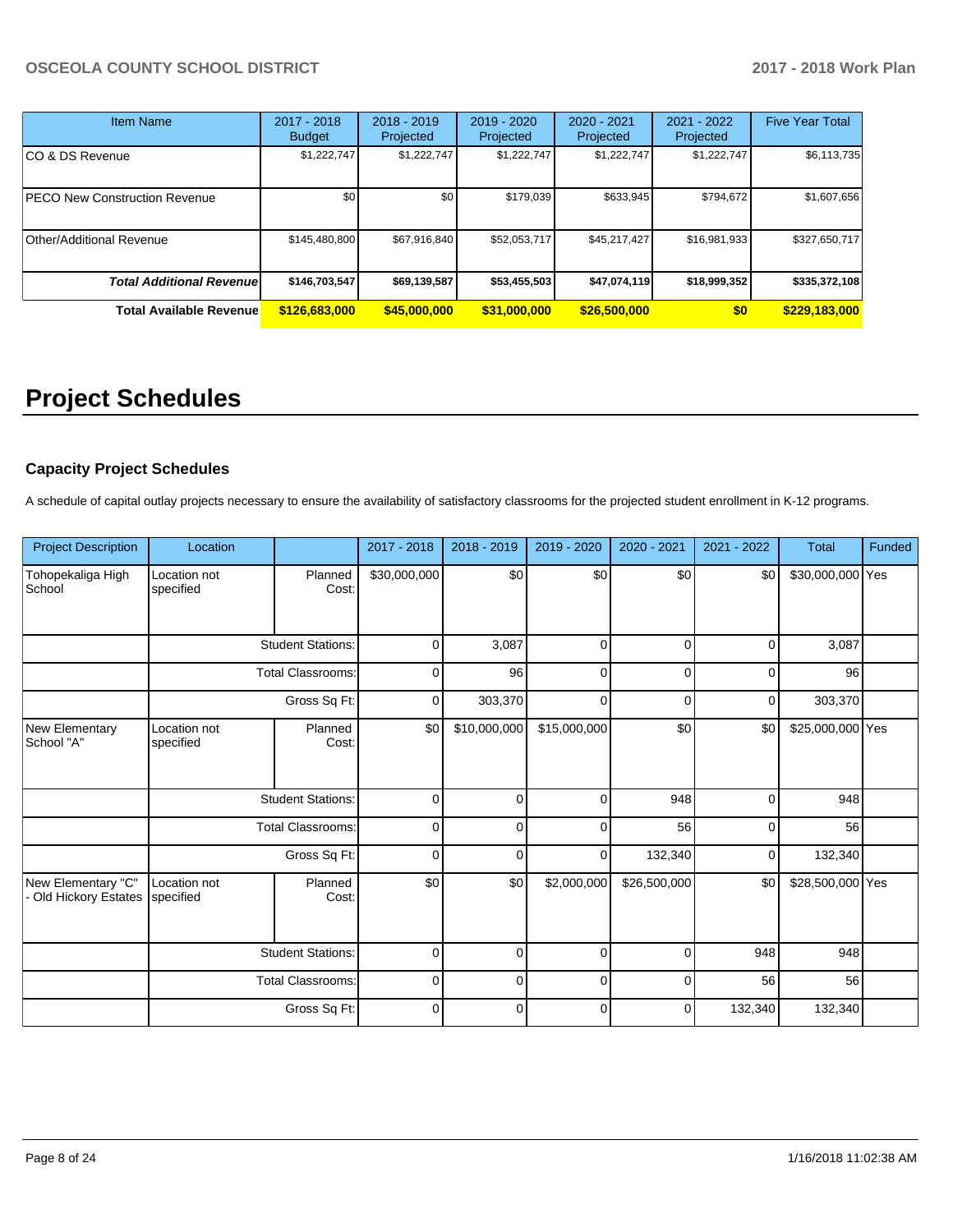| New Middle School<br>"AA"<br>District Owned<br>Parcel 67, Arthur J.<br>Gallagher Rd. | Location not<br>specified | Planned<br>Cost:         | \$6,000,000  | \$32,000,000 | \$0          | \$0            | \$0      | \$38,000,000 Yes  |  |
|--------------------------------------------------------------------------------------|---------------------------|--------------------------|--------------|--------------|--------------|----------------|----------|-------------------|--|
|                                                                                      |                           | <b>Student Stations:</b> | $\mathbf 0$  | 0            | 1,408        | 0              | 0        | 1,408             |  |
|                                                                                      |                           | <b>Total Classrooms:</b> | $\mathbf 0$  | 0            | 61           | $\overline{0}$ | 0        | 61                |  |
|                                                                                      |                           | Gross Sq Ft:             | $\mathbf 0$  | 0            | 200,568      | $\overline{0}$ | 0        | 200,568           |  |
| High School - STEM<br>Choice                                                         | Location not<br>specified | Planned<br>Cost:         | \$0          | \$1,000,000  | \$14,000,000 | \$0            | \$0      | \$15,000,000 Yes  |  |
|                                                                                      |                           | <b>Student Stations:</b> | $\mathbf 0$  | $\Omega$     | $\mathbf 0$  | 500            | $\Omega$ | 500               |  |
|                                                                                      |                           | <b>Total Classrooms:</b> | 0            | 0            | 0            | 20             | 0        | 20                |  |
|                                                                                      |                           | Gross Sq Ft:             | $\mathbf 0$  | 0            | 0            | 28,972         | 0        | 28,972            |  |
|                                                                                      |                           | <b>Planned Cost:</b>     | \$36,000,000 | \$43,000,000 | \$31,000,000 | \$26,500,000   |          | \$0 \$136,500,000 |  |
|                                                                                      |                           | <b>Student Stations:</b> | $\mathbf 0$  | 3,087        | 1,408        | 1,448          | 948      | 6,891             |  |
|                                                                                      |                           | <b>Total Classrooms:</b> | $\mathbf 0$  | 96           | 61           | 76             | 56       | 289               |  |
|                                                                                      |                           | Gross Sq Ft:             | 0            | 303,370      | 200,568      | 161,312        | 132,340  | 797,590           |  |

## **Other Project Schedules**

Major renovations, remodeling, and additions of capital outlay projects that do not add capacity to schools.

| <b>Project Description</b>                                                                                                                                      | Location                                           | $2017 - 2018$<br><b>Actual Budget</b> | 2018 - 2019<br>Projected | $2019 - 2020$<br>Projected | $2020 - 2021$<br>Projected | $2021 - 2022$<br>Projected | <b>Total</b>   | Funded |
|-----------------------------------------------------------------------------------------------------------------------------------------------------------------|----------------------------------------------------|---------------------------------------|--------------------------|----------------------------|----------------------------|----------------------------|----------------|--------|
| Maintenance and Repair of<br>Mechanical.                                                                                                                        | <b>ADULT LEARNING</b><br><b>CENTER OSCEOLA NEW</b> | \$410,000                             | \$0                      | \$133,300                  | \$0                        | \$0                        | \$543,300 No   |        |
| Maintenance and Repair of<br>Mechanical, Electrical,<br>Plumbing, Lighting, Windows,<br>Doors, Building Systems,<br>Drainage, Paving, Roof and<br>Fence.        | <b>BOGGY CREEK</b><br><b>ELEMENTARY</b>            | \$410,000                             | \$385,500                | \$0                        | \$265,000                  | \$325,000                  | \$1,385,500 No |        |
| Maintenance and Repair of<br>Mechanical, Lighting, Doors,<br>Flooring, Paint, Building<br>Systems, Paving, Plumbing,<br>Sidewalk/Concrete, Signage<br>and Roof. | <b>CENTRAL AVENUE</b><br>ELEMENTARY                | \$1,245,000                           | \$10,000                 | \$65,000                   | \$0                        | \$440,000                  | \$1,760,000 No |        |
| Maintenance and Repair of<br>Mechanical, Electrical, Lighting,<br>Doors, Equipment, Plumbing,<br>Foundation and Paint.                                          | <b>CELEBRATION SENIOR</b><br><b>HIGH</b>           | \$2,150,000                           | \$215,000                | \$163,850                  | \$40,000                   | \$1,633,600                | \$4,202,450 No |        |
| Maintenance and Repair of<br>Mechanical, Electrical,<br>Plumbing, Lighting, Doors,<br>Flooring, Paint, Building<br>Systems, Drainage Roofs and<br>Fence.        | <b>CELEBRATION SCHOOL</b>                          | \$2,266,000                           | \$25,500                 | \$298,000                  | \$360,800                  | \$0                        | \$2,950,300 No |        |
| Maintenance and Repair of<br>Paint and Play Fields.                                                                                                             | <b>CHESTNUT</b><br><b>ELEMENTARY</b>               | \$170,000                             | \$0                      | \$850,000                  | \$0                        | \$0                        | \$1,020,000 No |        |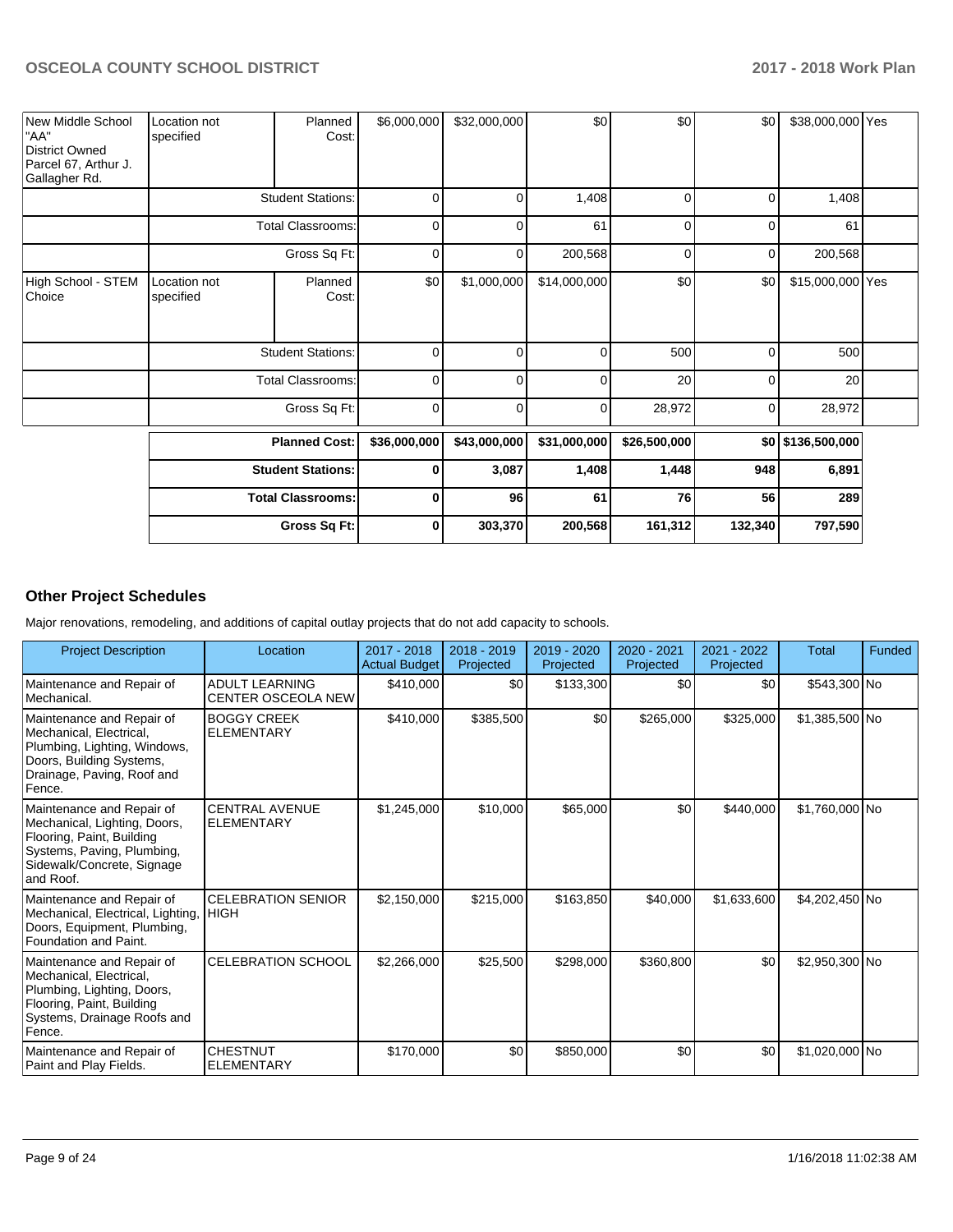| Maintenance and Repair of<br>Mechanical, Plumbing,<br>Lighting, Doors, Flooring,<br>Canopies, Sidewalks, Roof and<br>Fence.                                                                            | <b>CYPRESS ELEMENTARY</b>                 | \$4,210,000 | \$57,000    | \$277,200 | \$110,000   | \$0       | \$4,654,200 No  |  |
|--------------------------------------------------------------------------------------------------------------------------------------------------------------------------------------------------------|-------------------------------------------|-------------|-------------|-----------|-------------|-----------|-----------------|--|
| Maintenance and Repair of<br>Mechanical, Lighting, Windows,<br>Doors, Ceiling, Flooring, Paint,<br>Building Systems, Cabinetry,<br>Play Fields, Sidewalk/ Concrete<br>and Roof.                        | <b>DISCOVERY</b><br><b>INTERMEDIATE</b>   | \$942,500   | \$149,800   | \$800,000 | \$0         | \$0       | \$1,892,300 No  |  |
| Maintenance and Repair of<br>Mechanical, Electrical,<br>Plumbing, Lighting, Windows,<br>Doors, Paint, Building Systems,<br>Cabinetry, Play Fields,<br>Canopies, Paving and Fence.                      | <b>DEERWOOD</b><br><b>ELEMENTARY</b>      | \$5,493,600 | \$437,000   | \$103,100 | \$0         | \$215,000 | \$6,248,700 No  |  |
| Maintenance and Repair of<br>Mechanical and Doors.                                                                                                                                                     | <b>EAST LAKE</b><br><b>ELEMENTARY</b>     | \$0         | \$20,000    | \$50,000  | \$0         | \$0       | \$70,000 No     |  |
| Maintenance and Repair of<br>Lighting and Paving.                                                                                                                                                      | <b>FLORA RIDGE</b><br>ELEMENTARY          | \$70,000    | \$20,000    | \$0       | \$0         | \$360,000 | \$450,000 No    |  |
| Maintenance and Repair of<br>Mechanical, Electrical,<br>Plumbing, Lighting, Doors,<br>Paint, Building Systems,<br>Cabinetry, Paving,<br>Sidewalks/Concrete and Fence.                                  | <b>GATEWAY SENIOR HIGH</b>                | \$917,000   | \$190,000   | \$420,000 | \$1,626,800 | \$41,600  | \$3,195,400 No  |  |
| Maintenance and Repair of<br>Play Fields and Site work.                                                                                                                                                | <b>HIGHLANDS</b><br>ELEMENTARY            | \$0         | \$20,000    | \$0       | \$60,000    | \$0       | \$80,000 No     |  |
| Maintenance and Repair of<br>Mechanical and Paint.                                                                                                                                                     | <b>HARMONY COMMUNITY</b><br><b>SCHOOL</b> | \$50,000    | \$0         | \$60,000  | \$0         | \$330,000 | \$440,000 No    |  |
| Maintenance and Repair of<br>Mechanical, Plumbing,<br>Lighting, Doors, Ceilings,<br>Flooring, Paint, Paly Fields,<br>Sidewalk/Concrete, Roof and<br>Fence.                                             | <b>HARMONY SENIOR</b><br><b>HIGH</b>      | \$315,000   | \$1,050,000 | \$33,000  | \$125,000   | \$44,100  | \$1,567,100 No  |  |
| Maintenance and Repair of<br>Mechanical, Electrical,<br>Plumbing, Doors, Ceilings,<br>Flooring, Paint, Building<br>Systems, Play Fields,<br>Canopies, Paving,<br>Sidewalk/Concrete, Roof and<br>Fence. | <b>HICKORY TREE</b><br><b>ELEMENTARY</b>  | \$861,000   | \$96,300    | \$381,066 | \$389,000   | \$25,000  | \$1,752,366 No  |  |
| Maintenance and Repair of<br>Mechanical, Plumbing,<br>Lighting, Windows, Doors,<br>Flooring, Paint, Building<br>Systems, Built Ins, Cabinetry,<br>Canopies and Paving.                                 | <b>HORIZON MIDDLE</b>                     | \$959,000   | \$271,200   | \$140,000 | \$0         | \$0       | $$1,370,200$ No |  |
| Maintenance and Repair of<br>Mechanical, Plumbing,<br>Lighting, Flooring, Equipment,<br>Paint, Building Systems,<br>Canopies and Roof.                                                                 | <b>KISSIMMEE</b><br><b>ELEMENTARY</b>     | \$535,000   | \$0         | \$160,000 | \$420,000   | \$30,000  | \$1,145,000 No  |  |
| Maintenance and Repair of<br>Maintenance, Plumbing,<br>Lighting, Flooring, Building<br>Systems, Signage and Roof.                                                                                      | KISSIMMEE MIDDLE                          | \$1,055,500 | \$220,000   | \$242,300 | \$177,000   | \$65,000  | \$1,759,800 No  |  |
| Maintenance and Repair of<br>Doors, Paint, Play Fields and<br>Roof.                                                                                                                                    | KOA ELEMENTARY                            | \$70,000    | \$0         | \$0       | \$0         | \$0       | \$70,000 No     |  |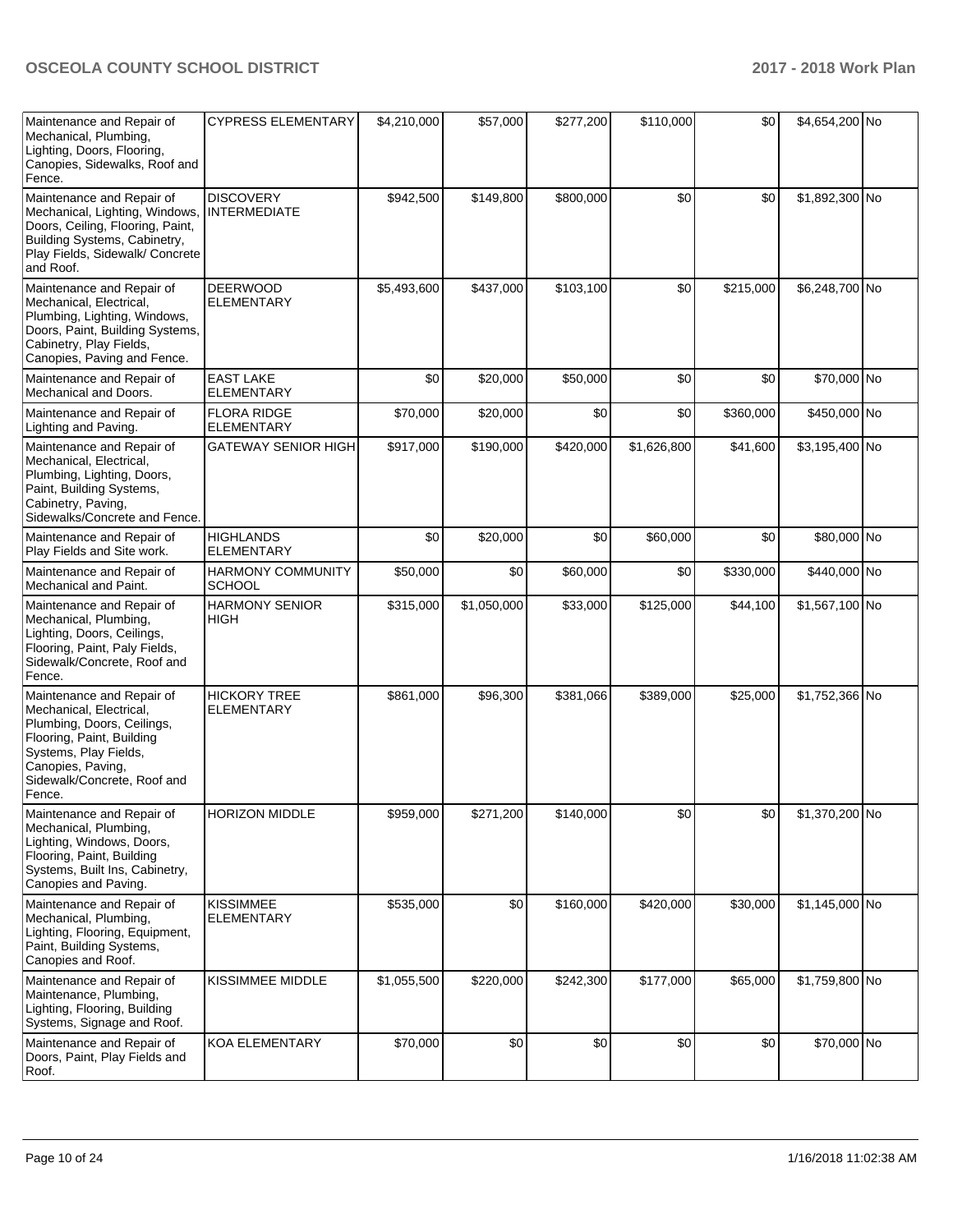| Maintenance and Repair of<br>Mechanical, Plumbing,<br>Lighting, Windows, Doors, Play<br>Fields, Paving and Fence.                                                                                      | LIBERTY HIGH SCHOOL                       | \$640,000   | \$1,000,000 | \$40,000  | \$210,000 | \$0       | \$1,890,000 No |  |
|--------------------------------------------------------------------------------------------------------------------------------------------------------------------------------------------------------|-------------------------------------------|-------------|-------------|-----------|-----------|-----------|----------------|--|
| Maintenance and Repair of<br>Mechanical, Electrical,<br>Plumbing, Doors, Building<br>Systems, Play Fields and<br>Paving.                                                                               | LAKEVIEW<br><b>ELEMENTARY</b>             | \$97,000    | \$545,000   | \$43,600  | \$95,000  | \$70,000  | \$850,600 No   |  |
| Maintenance and Repair of<br>Mechanical, Plumbing, Doors,<br>Ceiling, Flooring, Paint,<br><b>Building Systems, Play Fields</b><br>and Sidewalk/Concrete.                                               | <b>MILL CREEK</b><br><b>ELEMENTARY</b>    | \$57,000    | \$91,000    | \$250,000 | \$325,000 | \$0       | \$723,000 No   |  |
| Maintenance and Repair of<br>Doors, Roof and Fence.                                                                                                                                                    | <b>NARCOOSSEE</b><br><b>ELEMENTARY</b>    | \$70,000    | \$15,000    | \$0       | \$0       | \$0       | \$85,000 No    |  |
| Maintenance and Repair of<br>Mechanical, Plumbing, Doors,<br>Flooring, Paint, Building<br>Systems, Built Ins,<br>Sidewalk/Concrete and Roof.                                                           | NARCOOSSEE MIDDLE<br><b>SCHOOL</b>        | \$419,000   | \$243,300   | \$960,000 | \$80,000  | \$80,000  | \$1,782,300 No |  |
| Maintenance and Repair of<br>Mechanical, Electrical,<br>Plumbing, Lighting, Doors,<br>Ceilings, Flooring, Paint,<br>Building Systems, Paving,<br>Sidewalks/Concrete, Roof and<br>Fence.                | <b>NEPTUNE MIDDLE</b>                     | \$6,675,000 | \$396,300   | \$50,000  | \$102,000 | \$405,000 | \$7,628,300 No |  |
| Maintenance and Repair of<br>Electrical, Plumbing, Lighting<br>and Doors.                                                                                                                              | OSCEOLA SENIOR HIGH                       | \$400,000   | \$20,000    | \$0       | \$175,000 | \$12,000  | \$607,000 No   |  |
| Maintenance and Repair of<br>Mechanical, Electrical,<br>Plumbing, Lighting, Doors, Play<br>Fields, Sidewalk/Concrete and<br>Roof.                                                                      | THE OSCEOLA COUNTY<br>SCHOOL FOR THE ARTS | \$1,075,000 | \$538,900   | \$20,000  | \$80,000  | \$30,000  | \$1,743,900 No |  |
| Maintenance and Repair of<br>Mechanical, Electrical,<br>Plumbing, Lighting, Windows,<br>Doors, Flooring, Paint, Building<br>Systems, Cabinetry, Play Fields<br>and Paving.                             | PLEASANT HILL<br><b>ELEMENTARY</b>        | \$4,660,000 | \$980,000   | \$225,500 | \$340,000 | \$0       | \$6,205,500 No |  |
| Maintenance and Repair of<br>Mechanical, Lighting, Doors,<br>Ceiling, Flooring, Paint,<br>Building Systems, Cabinetry,<br>Play Fields, Paving, Roof and<br>Fence.                                      | <b>POINCIANA</b><br><b>ELEMENTARY</b>     | \$1,030,000 | \$800,000   | \$65,000  | \$25,000  | \$490,000 | \$2,410,000 No |  |
| Maintenance and Repair of<br>Mechanical, Plumbing,<br>Lighting, Doors, Flooring, Paint,<br>Building Systems, Play Fields,<br>Paving and Fence.                                                         | POINCIANA SENIOR<br><b>HIGH</b>           | \$1,825,000 | \$410,000   | \$938,000 | \$845,000 | \$0       | \$4,018,000 No |  |
| Maintenance and Repair of<br>Mechanical, Plumbing, Doors,<br>Building Systems and Paving.                                                                                                              | PARTIN SETTLEMENT<br><b>ELEMENTARY</b>    | \$545,000   | \$560,000   | \$44,500  | \$0       | \$610,000 | \$1,759,500 No |  |
| Maintenance and Repair of<br>Mechanical, Electrical,<br>Plumbing, Lighting, Doors,<br>Ceiling, Paint, Building<br>Systems, Cabinetry, Play<br>Fields, Paving,<br>Sidewalk/Concrete, Roof and<br>Fence. | PARKWAY MIDDLE                            | \$5,754,600 | \$704,000   | \$300,000 | \$45,000  | \$270,000 | \$7,073,600 No |  |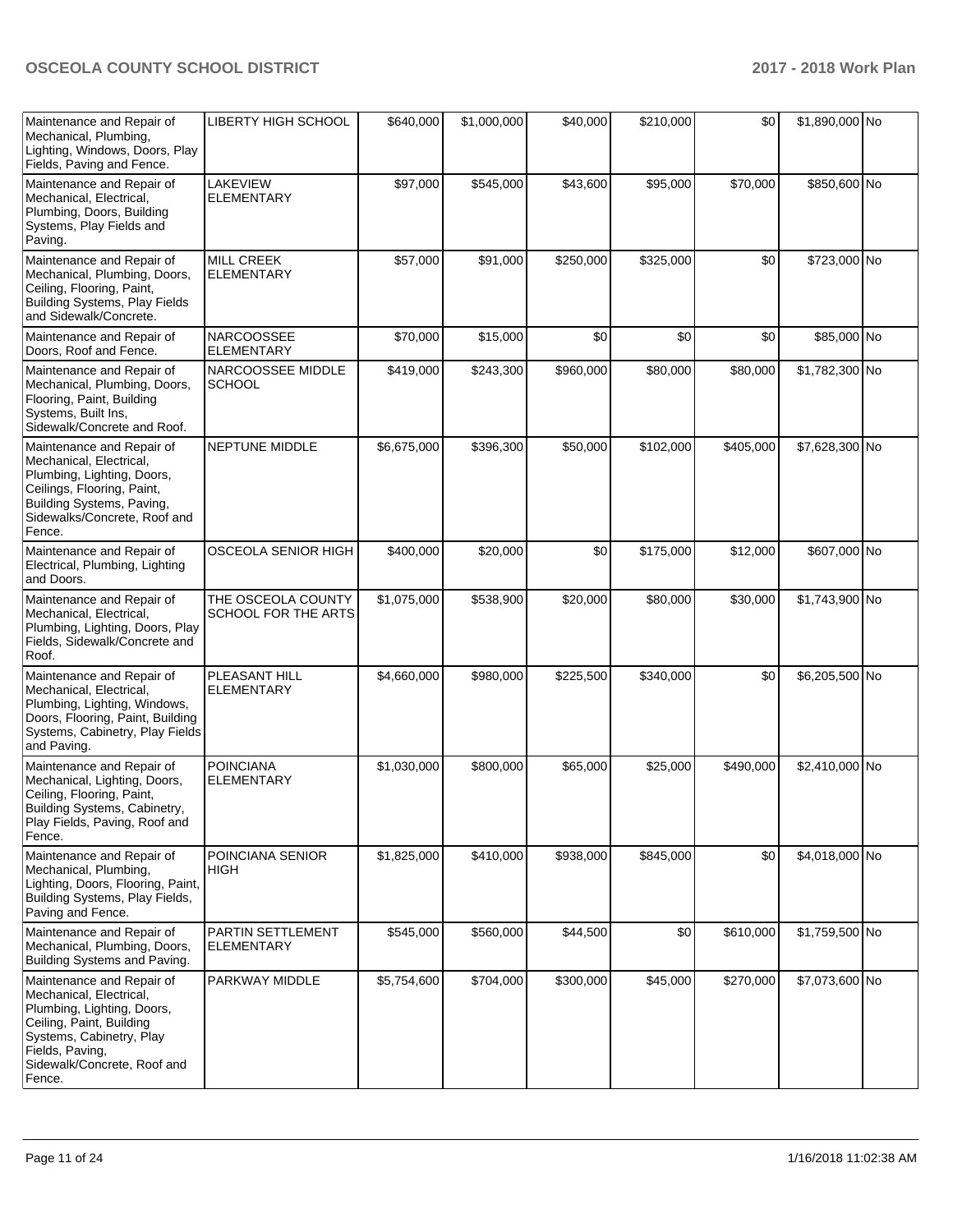| Maintenance and Repair of<br>Mechanical, Electrical,<br>Plumbing, Lighting, Doors,<br>Paint and Fence.                        | <b>REEDY CREEK</b><br><b>ELEMENTARY</b>                    | \$425,000    | \$320,500    | \$415,000   | \$0         | \$135,000   | \$1,295,500 No  |  |
|-------------------------------------------------------------------------------------------------------------------------------|------------------------------------------------------------|--------------|--------------|-------------|-------------|-------------|-----------------|--|
| Maintenance and Repair of<br>Mechanical, Electrical, Doors,<br>Flooring and Building Systems.                                 | <b>ROSS E JEFFRIES</b><br>ELEMENTARY                       | \$5,615,000  | \$0          | \$60,000    | \$69,000    | \$0         | \$5,744,000 No  |  |
| Maintenance and Repair of<br>Mechanical, Plumbing,<br>Windows, Doors and Flooring.                                            | <b>SAINT CLOUD</b><br><b>ELEMENTARY</b>                    | \$80,000     | \$25,000     | \$385,000   | \$550,000   | \$0         | \$1,040,000 No  |  |
| Maintenance and Repair of<br>Electrical, Lighting, Paint, Play<br>Fields and Roof.                                            | <b>ST CLOUD SENIOR</b><br><b>HIGH</b>                      | \$40,000     | \$25,000     | \$175,000   | \$0         | \$0         | \$240,000 No    |  |
| Maintenance and Repair of<br>Mechanical, Building Systems<br>and Roof.                                                        | CENTRAL<br><b>ADMINISTRATIVE</b><br><b>COMPLEX</b>         | \$580,000    | \$50,000     | \$0         | \$0         | \$0         | \$630,000 No    |  |
| Maintenance and Repair of<br>Mechanical, Plumbing,<br>Windows, Doors and Flooring.                                            | <b>Special Programs</b>                                    | \$62,400     | \$0          | \$0         | \$0         | \$0         | \$62,400 No     |  |
| Maintenance and Repair of<br>Plumbing, Lighting and Paving.                                                                   | New Beginnings<br><b>Educational Complex</b><br><b>NEW</b> | \$40,000     | \$38,000     | \$0         | \$0         | \$0         | \$78,000 No     |  |
| Maintenance and Repair of<br>Mechanical, Electrical,<br>Plumbing, Lighting, Doors,<br>Flooring and Roof.                      | <b>TECHNICAL EDUCATION</b><br><b>CENTER</b>                | \$445,000    | \$4,160,000  | \$45,000    | \$169,000   | \$0         | \$4,819,000 No  |  |
| Maintenance and Repair of<br>Mechanical, Plumbing and<br><b>Building Systems.</b>                                             | <b>KISSIMMEE</b><br><b>TRANSPORTATION</b><br><b>CENTER</b> | \$830,000    | \$65,000     | \$0         | \$100,000   | \$0         | \$995,000 No    |  |
| Maintenance and Repair of<br>Mechanical, Plumbing, Doors,<br>Flooring, Paint and Roof.                                        | ZENITH ACCELERATED<br><b>ACADEMY</b>                       | \$1,500,000  | \$30,000     | \$0         | \$0         | \$0         | \$1,530,000 No  |  |
| Maintenance and Repair of<br>Plumbing, Lighting, Windows,<br>Cabinetry, Play Fields and<br>Paving.                            | SUNRISE ELEMENTARY                                         | \$215,000    | \$20,000     | \$378,000   | \$550,000   | \$60,000    | \$1,223,000 No  |  |
| Maintenance and Repair of<br>Lighting and Paving.                                                                             | <b>THACKER AVENUE</b><br>ELEMENTARY                        | \$8,000      | \$80,000     | \$0         | \$0         | \$0         | \$88,000 No     |  |
| Maintenance and Repair of<br>Mechanical, Electrical,<br>Plumbing, Lighting, Doors,<br>Flooring, Building Systems and<br>Roof. | <b>VENTURA ELEMENTARY</b>                                  | \$525,000    | \$65,500     | \$250,000   | \$250,000   | \$70,000    | \$1,160,500 No  |  |
| Maintenance and Repair of<br>Mechanical, Lighting, Doors,<br>Flooring, Cabinetry and Roof.                                    | <b>WESTSIDE K-8 SCHOOL</b><br>-Middle School "CC"          | \$20,000     | \$140,000    | \$10,000    | \$40,000    | \$0         | \$210,000 No    |  |
| Maintenance and Repair of<br>Paint.                                                                                           | <b>Neptune Elementary</b>                                  | \$70,000     | \$0          | \$0         | \$0         | \$850,000   | \$920,000 No    |  |
| Maintenance and Repair of<br>Roof                                                                                             | <b>KISSIMMEE</b><br><b>MAINTENANCE</b>                     | \$400,000    | \$0          | \$0         | \$0         | \$0         | \$400,000 No    |  |
| Kissimmee Maintenance Code<br>Corrections                                                                                     | <b>KISSIMMEE</b><br><b>MAINTENANCE</b>                     | \$466,000    | \$0          | \$0         | \$0         | \$0         | \$466,000 Yes   |  |
| <b>TECO East Remodeling</b>                                                                                                   | Location not specified                                     | \$1,017,000  | \$0          | \$0         | \$0         | \$0         | \$1,017,000 Yes |  |
|                                                                                                                               |                                                            | \$57,715,600 | \$14,489,800 | \$8,831,416 | \$7,623,600 | \$6,591,300 | \$95,251,716    |  |

## **Additional Project Schedules**

Any projects that are not identified in the last approved educational plant survey.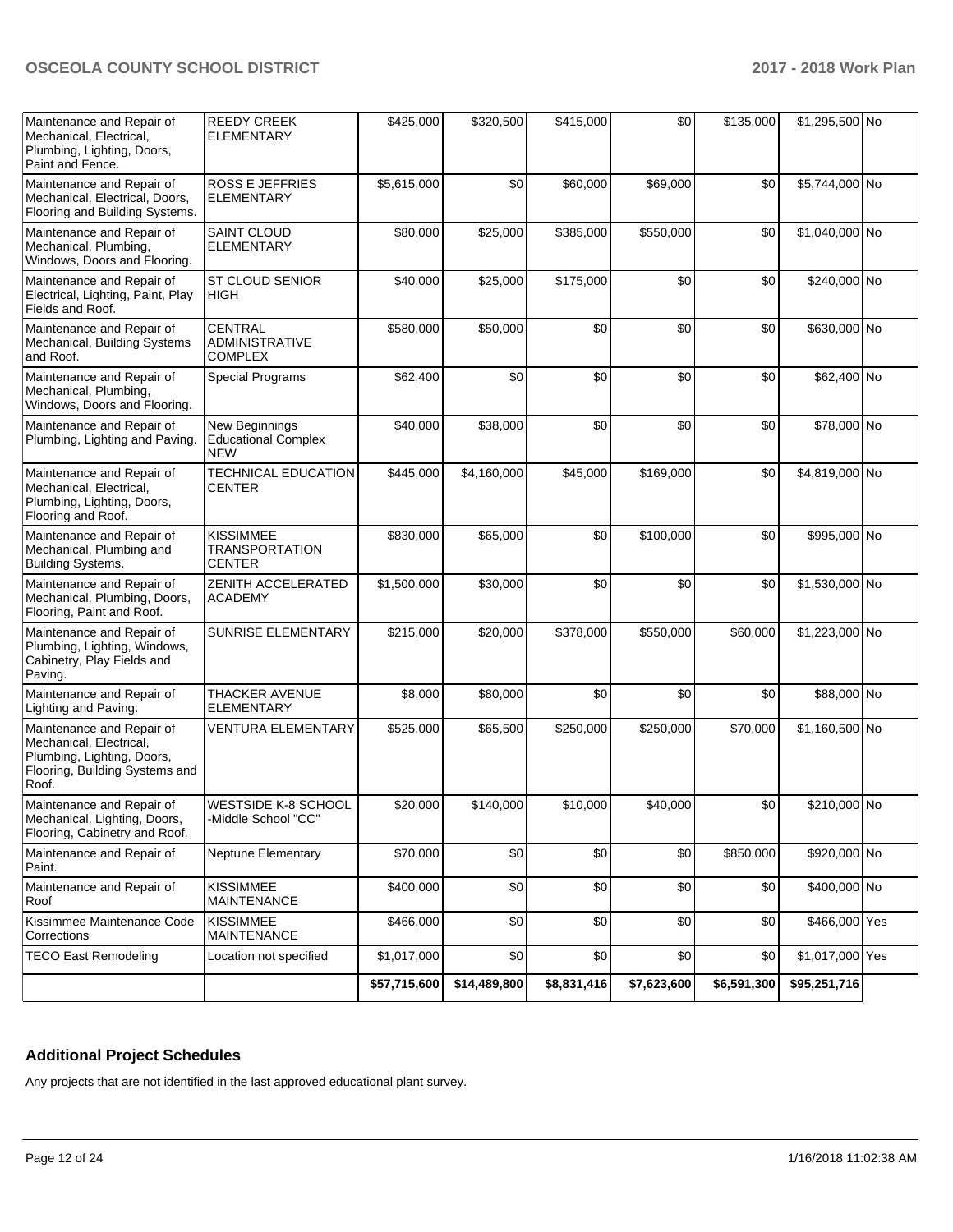| <b>Project Description</b>  | Location                                                   | <b>Num</b><br>Classroom<br>s | 2017 - 2018<br><b>Actual Budget</b> | 2018 - 2019<br>Projected | 2019 - 2020<br>Projected | 2020 - 2021<br>Projected | 2021 - 2022<br>Projected | Total            | Funded |
|-----------------------------|------------------------------------------------------------|------------------------------|-------------------------------------|--------------------------|--------------------------|--------------------------|--------------------------|------------------|--------|
| Comprehensive<br>Renovation | <b>MICHIGAN AVENUE</b><br><b>ELEMENTARY</b>                | $12 \overline{ }$            | \$29,500,000                        | \$0 <sub>1</sub>         | \$0                      | \$0                      | \$0                      | \$29,500,000 Yes |        |
| Comprehensive<br>Renovation | <b>DENN JOHN</b><br><b>MIDDLE</b>                          | 6                            | \$27,000,000                        | \$0                      | \$0                      | \$0                      | \$0                      | \$27,000,000 Yes |        |
| Comprehensive<br>Renovation | <b>SAINT CLOUD</b><br><b>MIDDLE</b>                        | -9                           | \$30,700,000                        | \$0                      | \$0                      | \$0                      | \$0                      | \$30,700,000 Yes |        |
| Comprehensive<br>Renovation | <b>GATEWAY SENIOR</b><br>IHIGH                             |                              | \$2,000,000                         | \$0                      | \$0                      | \$0                      | \$0                      | \$2,000,000 Yes  |        |
| Comprehensive<br>Renovation | THE OSCEOLA<br><b>COUNTY SCHOOL</b><br><b>FOR THE ARTS</b> |                              | \$0                                 | \$2,000,000              | \$0                      | \$0                      | \$0                      | \$2,000,000 Yes  |        |
|                             |                                                            | 11                           | \$89,200,000                        | \$2,000,000              | \$0                      | \$0                      | \$0                      | \$91,200,000     |        |

## **Non Funded Growth Management Project Schedules**

Schedule indicating which projects, due to planned development, that CANNOT be funded from current revenues projected over the next five years.

| <b>Project Description</b>   | 2017 - 2018<br><b>Actual Budget</b> | $2018 - 2019$<br>Projected | 2019 - 2020<br>Projected | $2020 - 2021$<br>Projected | $2021 - 2022$<br>Projected | <b>Total</b>    | Funded |
|------------------------------|-------------------------------------|----------------------------|--------------------------|----------------------------|----------------------------|-----------------|--------|
| Poinciana High School Wing B | \$0                                 | \$0                        | \$7,220,745              | \$0 <sub>1</sub>           | \$0                        | \$7,220,745 No  |        |
| New High School "AAA"        | \$0                                 | \$0                        | \$0                      | \$0                        | \$7,500,000                | \$7,500,000 No  |        |
| Kindred K-8                  | \$0                                 | \$3,500,000                | \$33,631,500             | \$0                        | \$0                        | \$37,131,500 No |        |
| Elementary School "D"        | \$0                                 | \$0                        | \$2,650,500              | \$25,849,500               | \$0                        | \$28,500,000 No |        |
|                              | \$0                                 | \$3,500,000                | \$43,502,745             | \$25,849,500               | \$7,500,000                | \$80,352,245    |        |

# **Tracking**

## **Capacity Tracking**

| Location                               | $2017 -$<br>2018 Satis.<br>Stu. Sta. | Actual<br>$2017 -$<br><b>2018 FISH</b><br>Capacity | Actual<br>$2016 -$<br>2017<br><b>COFTE</b> | # Class<br><b>Rooms</b> | Actual<br>Average<br>$2017 -$<br>2018 Class<br><b>Size</b> | Actual<br>$2017 -$<br>2018<br><b>Utilization</b> | <b>New</b><br>Stu.<br>Capacity | <b>New</b><br>Rooms to<br>be<br>Added/Re<br>moved | Projected<br>$2021 -$<br>2022<br><b>COFTE</b> | Projected<br>$2021 -$<br>2022<br><b>Utilization</b> | Projected<br>$2021 -$<br>2022 Class<br><b>Size</b> |
|----------------------------------------|--------------------------------------|----------------------------------------------------|--------------------------------------------|-------------------------|------------------------------------------------------------|--------------------------------------------------|--------------------------------|---------------------------------------------------|-----------------------------------------------|-----------------------------------------------------|----------------------------------------------------|
| ICENTRAL AVENUE<br><b>IELEMENTARY</b>  | 1,016                                | 1,016                                              | 635                                        | 52                      | $12 \overline{ }$                                          | 62.00 %                                          | $\Omega$                       | 0                                                 | 642                                           | 63.00 %                                             | 12                                                 |
| <b>HIGHLANDS</b><br><b>IELEMENTARY</b> | 1,075                                | 1,075                                              | 822                                        | 60                      | 14                                                         | 76.00 %                                          | $\Omega$                       | $\Omega$                                          | 874                                           | 81.00 %                                             | 15                                                 |
| IOSCEOLA SENIOR HIGH                   | 3.076                                | 2,922                                              | 2,660                                      | 129                     | 21                                                         | 91.00 %                                          | $\Omega$                       | 0                                                 | 2,979                                         | 102.00 %                                            | 23                                                 |
| <b>ZENITH ACCELERATED</b><br> ACADEMY  | 901                                  | 901                                                | 487                                        | 47                      | 10                                                         | 54.00 %                                          | $\Omega$                       | 0                                                 | 528                                           | 59.00 %                                             | 11                                                 |
| <b>LIBERTY HIGH SCHOOL</b>             | 2,319                                | 2,203                                              | 1,961                                      | 96                      | 20                                                         | 89.00 %                                          | $\Omega$                       | 0                                                 | 2,133                                         | 97.00 %                                             | 22                                                 |
| Neptune Elementary                     | 1,066                                | 1,066                                              | 972                                        | 57                      | 17                                                         | 91.00 %                                          | $\Omega$                       | 0                                                 | 1,027                                         | 96.00 %                                             | 18                                                 |
| ICHESTNUT<br><b>IELEMENTARY</b>        | 1,088                                | 1,088                                              | 677                                        | 58                      | 12                                                         | 62.00 %                                          | $\Omega$                       | 0                                                 | 703                                           | 65.00 %                                             | 12                                                 |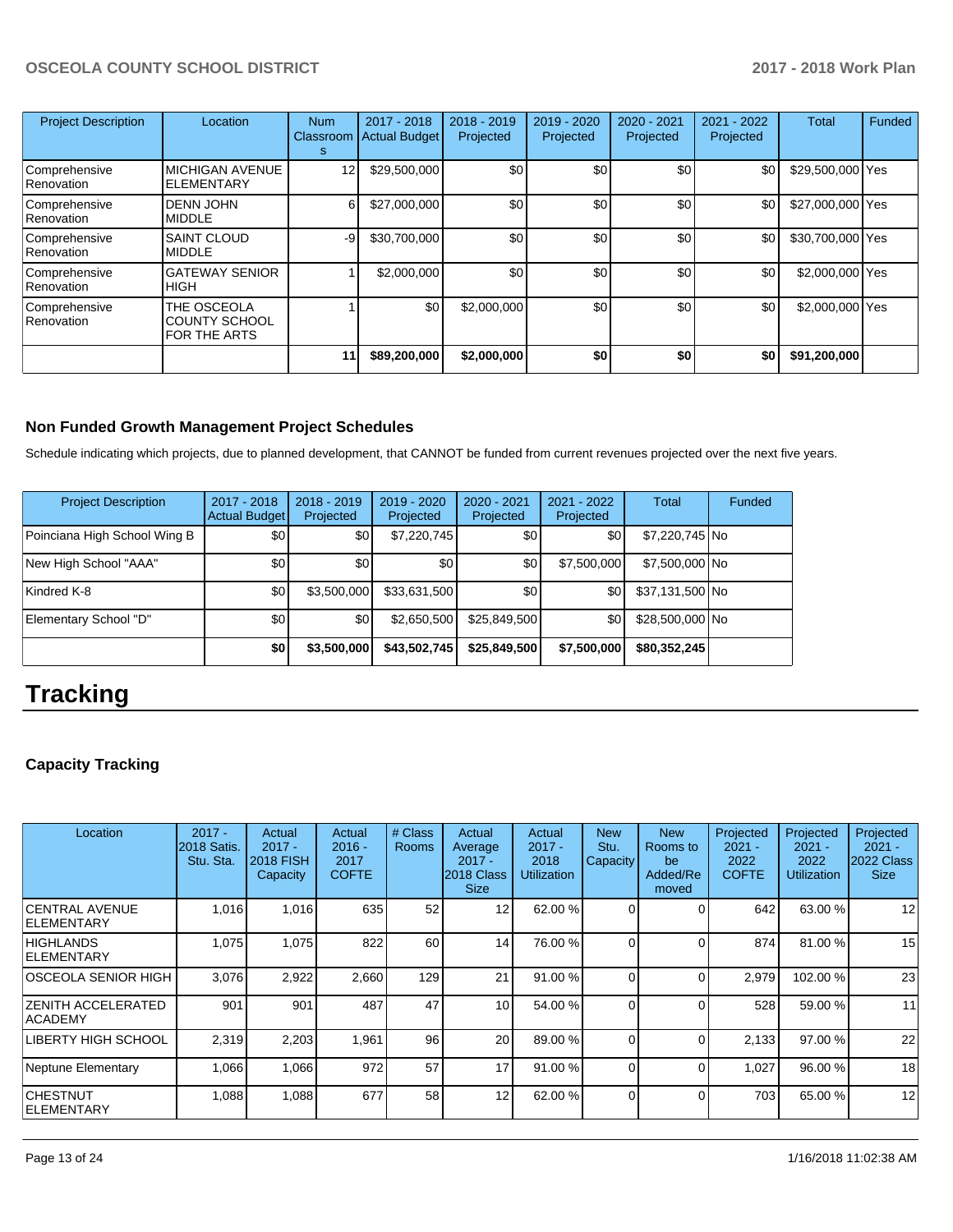| <b>SAINT CLOUD</b><br><b>ELEMENTARY</b>            | 1,098 | 1,098 | 969      | 59  | 16 | 88.00 % | 0              | $\Omega$    | 1,035 | 94.00 %  | 18               |
|----------------------------------------------------|-------|-------|----------|-----|----|---------|----------------|-------------|-------|----------|------------------|
| <b>POINCIANA</b><br><b>ELEMENTARY</b>              | 890   | 890   | 658      | 49  | 13 | 74.00 % | $\mathbf 0$    | $\Omega$    | 677   | 76.00 %  | 14               |
| <b>CELEBRATION SENIOR</b><br><b>HIGH</b>           | 2,890 | 2,745 | 2,396    | 118 | 20 | 87.00 % | $\mathbf 0$    | $\Omega$    | 2,795 | 102.00%  | 24               |
| PARTIN SETTLEMENT<br><b>ELEMENTARY</b>             | 895   | 895   | 800      | 49  | 16 | 89.00 % | 0              | $\Omega$    | 802   | 90.00 %  | 16               |
| THE OSCEOLA COUNTY<br><b>SCHOOL FOR THE ARTS</b>   | 1,068 | 961   | 914      | 44  | 21 | 95.00 % | $\mathbf 0$    | $\Omega$    | 1,052 | 109.00%  | 24               |
| <b>HARMONY SENIOR</b><br><b>HIGH</b>               | 2,457 | 2,334 | 2,095    | 102 | 21 | 90.00 % | $\mathbf 0$    | $\Omega$    | 2,568 | 110.00%  | 25               |
| <b>SUNRISE ELEMENTARY</b>                          | 1,176 | 1,176 | 891      | 62  | 14 | 76.00%  | 0              | 0           | 935   | 80.00 %  | 15               |
| KISSIMMEE MIDDLE                                   | 1,853 | 1,667 | 1,194    | 80  | 15 | 72.00 % | 0              | $\Omega$    | 1,307 | 78.00 %  | 16               |
| <b>CELEBRATION SCHOOL</b>                          | 1,936 | 1,742 | 1,393    | 89  | 16 | 80.00 % | 0              | $\Omega$    | 1,502 | 86.00 %  | 17               |
| NARCOOSSEE MIDDLE<br><b>SCHOOL</b>                 | 1,586 | 1,427 | 1,179    | 67  | 18 | 83.00 % | 0              | $\Omega$    | 1,310 | 92.00 %  | 20               |
| <b>DISCOVERY</b><br><b>INTERMEDIATE</b>            | 1,732 | 1,558 | 981      | 74  | 13 | 63.00 % | $-208$         | $-11$       | 1,070 | 79.00 %  | 17               |
| <b>KISSIMMEE</b><br><b>ELEMENTARY</b>              | 1,118 | 1,118 | 935      | 59  | 16 | 84.00%  | $\mathbf 0$    | $\Omega$    | 1,006 | 90.00 %  | 17               |
| <b>ADULT LEARNING</b><br><b>CENTER OSCEOLA NEW</b> | 392   | 0     | $\Omega$ | 17  | 0  | 0.00%   | 0              | $\Omega$    | 0     | 0.00%    | 0                |
| PARKWAY MIDDLE                                     | 1,268 | 1,141 | 860      | 54  | 16 | 75.00 % | $\mathbf 0$    | $\mathbf 0$ | 987   | 87.00 %  | 18               |
| <b>DEERWOOD</b><br><b>ELEMENTARY</b>               | 990   | 990   | 571      | 55  | 10 | 58.00 % | 0              | $\Omega$    | 598   | 60.00 %  | 11               |
| POINCIANA SENIOR<br><b>HIGH</b>                    | 2,509 | 2,383 | 1,711    | 105 | 16 | 72.00 % | $\mathbf 0$    | $\Omega$    | 1,989 | 83.00 %  | 19               |
| <b>CYPRESS ELEMENTARY</b>                          | 800   | 800   | 753      | 44  | 17 | 94.00 % | 0              | 0           | 791   | 99.00 %  | 18               |
| <b>TECHNICAL EDUCATION</b><br><b>CENTER</b>        | 1,479 | 1,331 | 564      | 66  | 9  | 42.00 % | 0              | $\Omega$    | 598   | 45.00 %  | $\boldsymbol{9}$ |
| <b>HORIZON MIDDLE</b>                              | 1,733 | 1,559 | 1,276    | 74  | 17 | 82.00 % | $\mathbf 0$    | $\mathbf 0$ | 1,411 | 91.00%   | 19               |
| <b>BOGGY CREEK</b><br><b>ELEMENTARY</b>            | 878   | 878   | 651      | 49  | 13 | 74.00 % | $\mathbf 0$    | $\Omega$    | 656   | 75.00 %  | 13               |
| <b>HICKORY TREE</b><br><b>ELEMENTARY</b>           | 954   | 954   | 807      | 49  | 16 | 85.00 % | $\mathbf 0$    | $\Omega$    | 914   | 96.00 %  | 19               |
| <b>GATEWAY SENIOR HIGH</b>                         | 3.074 | 2,920 | 2,438    | 124 | 20 | 83.00 % | $\Omega$       | $\Omega$    | 2.684 | 92.00%   | 22               |
| <b>MILL CREEK</b><br><b>ELEMENTARY</b>             | 1,120 | 1,120 | 988      | 60  | 16 | 88.00 % | 0              | $\mathbf 0$ | 1,002 | 89.00 %  | 17               |
| ILAKEVIEW<br><b>ELEMENTARY</b>                     | 808   | 808   | 688      | 44  | 16 | 85.00 % | 0              | $\Omega$    | 729   | 90.00 %  | 17               |
| <b>PLEASANT HILL</b><br><b>ELEMENTARY</b>          | 1,056 | 1,056 | 822      | 58  | 14 | 78.00 % | $\mathbf 0$    | $\Omega$    | 842   | 80.00%   | 15               |
| <b>ST CLOUD SENIOR</b><br><b>HIGH</b>              | 2,431 | 2,309 | 2,214    | 100 | 22 | 96.00 % | 0              | 0           | 2,455 | 106.00 % | 25               |
| <b>MICHIGAN AVENUE</b><br><b>ELEMENTARY</b>        | 738   | 738   | 642      | 39  | 16 | 87.00 % | 189            | 9           | 680   | 73.00 %  | 14               |
| <b>SAINT CLOUD MIDDLE</b>                          | 1,725 | 1,552 | 1,259    | 74  | 17 | 81.00 % | $-285$         | $-14$       | 1,447 | 114.00 % | 24               |
| <b>REEDY CREEK</b><br><b>ELEMENTARY</b>            | 1,179 | 1,179 | 975      | 61  | 16 | 83.00 % | 0              | $\Omega$    | 984   | 83.00 %  | 16               |
| <b>NEPTUNE MIDDLE</b>                              | 1,660 | 1,494 | 1,441    | 71  | 20 | 96.00 % | 0              | 0           | 1,634 | 109.00 % | 23               |
| <b>VENTURA ELEMENTARY</b>                          | 1,084 | 1,084 | 882      | 58  | 15 | 81.00 % | $\overline{0}$ | 0           | 927   | 86.00 %  | 16               |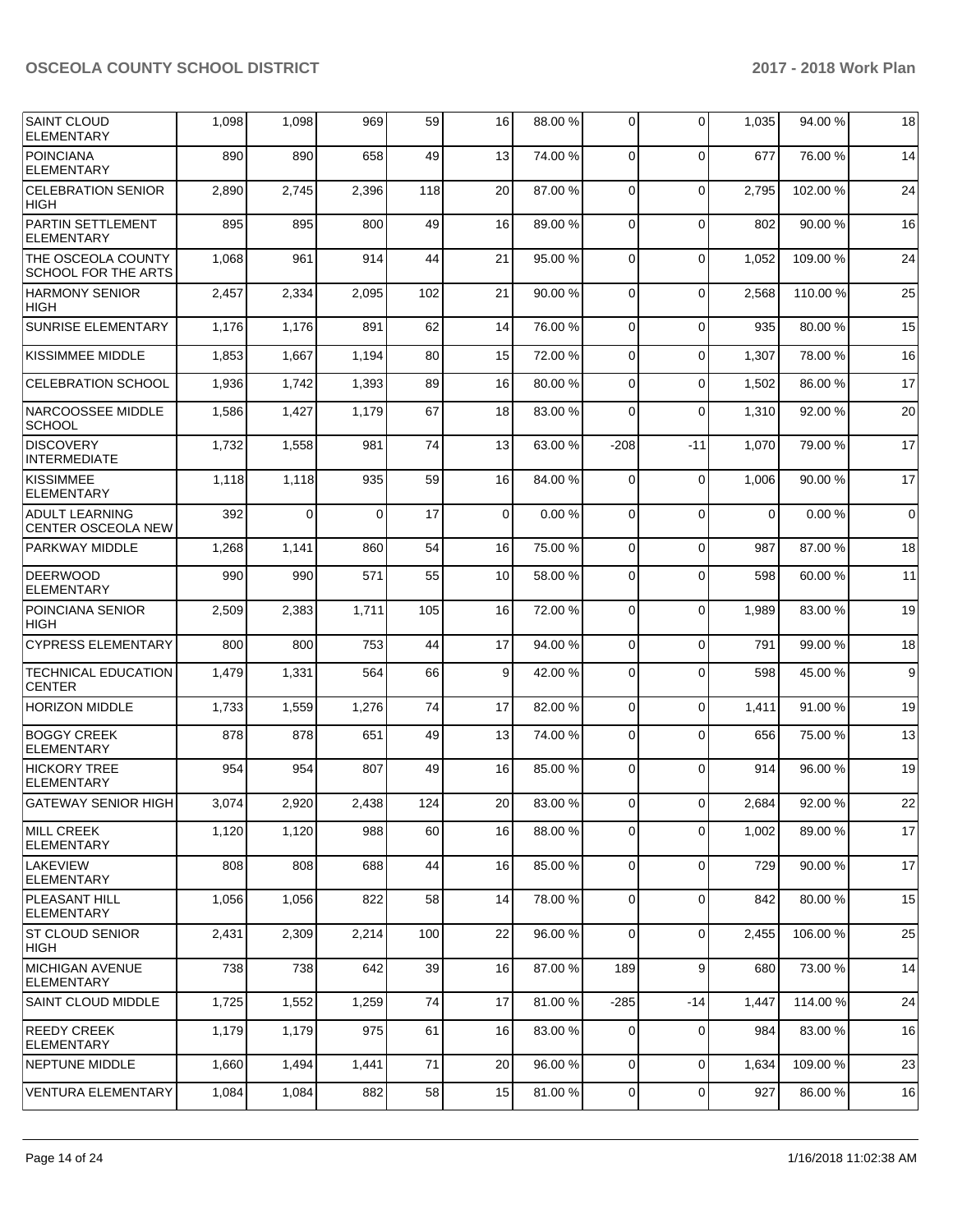|                                                                          | 65,654   | 61,894 | 50,047   | 3,095          | 16       | 80.86%  | $-325$   | $-17$    | 54,541   | 88.59%  | 18          |
|--------------------------------------------------------------------------|----------|--------|----------|----------------|----------|---------|----------|----------|----------|---------|-------------|
| WESTSIDE K-8 SCHOOL<br>-Middle School "CC"                               | 1,868    | 1,681  | 1,497    | 86             | 17       | 89.00 % | $\Omega$ | $\Omega$ | 1,536    | 91.00 % | 18          |
| <b>IKOA ELEMENTARY</b>                                                   | 898      | 898    | 682      | 49             | 14       | 76.00 % | 0        | $\Omega$ | 720      | 80.00 % | 15          |
| <b>NARCOOSSEE</b><br>ELEMENTARY                                          | 1,010    | 1,010  | 925      | 55             | 17       | 92.00 % | $\Omega$ | $\Omega$ | 930      | 92.00 % | 17          |
| New Beginnings<br><b>Educational Complex</b><br><b>NEW</b>               | 816      | 816    | 240      | 43             | 6        | 29.00 % | 0        | $\Omega$ | 268      | 33.00 % | 6           |
| <b>HARMONY COMMUNITY</b><br> SCHOOL                                      | 1,047    | 942    | 954      | 55             | 17       | 101.00% | 0        | $\Omega$ | 1,026    | 109.00% | 19          |
| <b>FLORA RIDGE</b><br>ELEMENTARY                                         | 1,062    | 1,062  | 864      | 57             | 15       | 81.00 % | $\Omega$ | $\Omega$ | 990      | 93.00 % | 17          |
| <b>ROSS E JEFFRIES</b><br>ELEMENTARY                                     | 251      | 0      | $\Omega$ | 14             | $\Omega$ | 0.00%   | $\Omega$ | $\Omega$ | $\Omega$ | 0.00%   | $\Omega$    |
| <b>THACKER AVENUE</b><br>ELEMENTARY                                      | 928      | 928    | 846      | 52             | 16       | 91.00 % | 0        | $\Omega$ | 883      | 95.00 % | 17          |
| <b>DENN JOHN MIDDLE</b>                                                  | 1,431    | 1,287  | 828      | 64             | 13       | 64.00%  | $-21$    | $-1$     | 886      | 70.00 % | 14          |
| <b>TOHOPEKALIGA HIGH</b><br><b>SCHOOL</b>                                | $\Omega$ | 0      | $\Omega$ | $\Omega$       | $\Omega$ | 0.00%   | 0        | $\Omega$ | $\Omega$ | 0.00%   | $\Omega$    |
| <b>TECHNICAL EDUCATION</b><br><b>CENTER OSCEOLA-</b><br>POINCIANA CAMPUS | 133      | 0      | 10       | $\overline{7}$ |          | 0.00%   | $\Omega$ | $\Omega$ | $\Omega$ | 0.00%   | $\mathbf 0$ |
| <b>EAST LAKE</b><br>ELEMENTARY                                           | 1.092    | 1,092  | 1,044    | 60             | 17       | 96.00 % | 0        | $\Omega$ | 1,029    | 94.00 % | 17          |

The COFTE Projected Total (54,541) for 2021 - 2022 must match the Official Forecasted COFTE Total (54,541 ) for 2021 - 2022 before this section can be completed. In the event that the COFTE Projected Total does not match the Official forecasted COFTE, then the Balanced Projected COFTE Table should be used to balance COFTE.

| Projected COFTE for 2021 - 2022 |        |
|---------------------------------|--------|
| Elementary (PK-3)               | 15,530 |
| Middle (4-8)                    | 19,515 |
| High (9-12)                     | 19,496 |
|                                 | 54,541 |

| <b>Grade Level Type</b> | <b>Balanced Projected</b><br>COFTE for 2021 - 2022 |
|-------------------------|----------------------------------------------------|
| Elementary (PK-3)       |                                                    |
| Middle (4-8)            |                                                    |
| High (9-12)             |                                                    |
|                         | 54,541                                             |

#### **Relocatable Replacement**

Number of relocatable classrooms clearly identified and scheduled for replacement in the school board adopted financially feasible 5-year district work program.

| _ocation                          | 2018<br>2017 | $2018 - 2019$ | $-2020$<br>$2019 -$ | 2020 - 2021 | $-2022$<br>2021 | Year 5 Total |
|-----------------------------------|--------------|---------------|---------------------|-------------|-----------------|--------------|
| Total Relocatable Replacements: I |              |               |                     | 0           |                 | 0            |

#### **Charter Schools Tracking**

Information regarding the use of charter schools.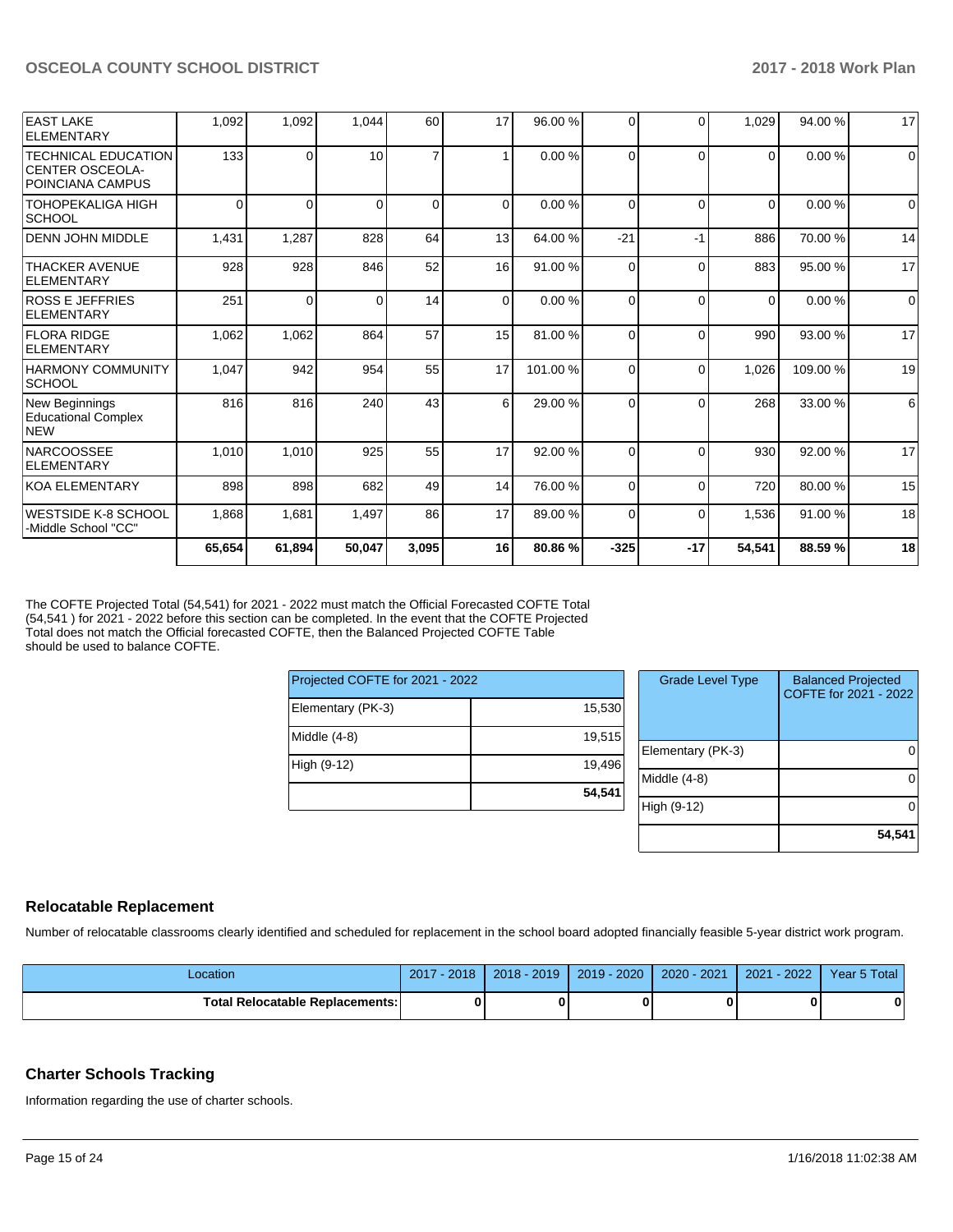| Location-Type                                                | # Relocatable<br>units or<br>permanent<br>classrooms | Owner           | <b>Year Started or</b><br>Scheduled | <b>Student</b><br><b>Stations</b> | <b>Students</b><br>Enrolled | Years in<br>Contract | <b>Total Charter</b><br><b>Students</b><br>projected for<br>2021 - 2022 |
|--------------------------------------------------------------|------------------------------------------------------|-----------------|-------------------------------------|-----------------------------------|-----------------------------|----------------------|-------------------------------------------------------------------------|
| <b>New Dimensions HS</b>                                     |                                                      | 20 OTHER        | 1998                                | 400                               | 460                         | 15                   | 400                                                                     |
| Kissimmee Charter Academy                                    |                                                      | 39 MUNICIPAL    | 2000                                | 772                               | 770                         | $\overline{c}$       | 790                                                                     |
| Four Corners Charter School                                  |                                                      | 49 SCHOOL BOARD | 2000                                | 1,020                             | 1,051                       | 5                    | 1,020                                                                   |
| P.M. Wells Charter Academy                                   |                                                      | 29 OTHER        | 2001                                | 860                               | 541                         | 10                   | 860                                                                     |
| <b>UCP Child Development Center</b><br><b>Charter School</b> | 7                                                    | <b>OTHER</b>    | 2001                                | 82                                | 163                         | 15                   | 68                                                                      |
| Canoe Creek Charter Academy                                  |                                                      | 35 SCHOOL BOARD | 2002                                | 592                               | 556                         | 10                   | 592                                                                     |
| Renaissance Charter School at<br><b>Boggy Creek</b>          |                                                      | 20 OTHER        | 2017                                | 384                               | 23                          | 5                    | 384                                                                     |
| St. Cloud Preparatory Academy<br><b>High School</b>          |                                                      | 30 OTHER        | 2017                                | 750                               | 234                         | 5                    | 750                                                                     |
| Mater Brighton Lakes Academy                                 |                                                      | 38 OTHER        | 2015                                | 768                               | 1,029                       | 5 <sup>5</sup>       | 1,170                                                                   |
| Four Corners Upper School                                    |                                                      | 51 OTHER        | 2015                                | 1,200                             | 925                         | 5                    | 1,200                                                                   |
| Renaissance Charter School at<br>Tapestry                    |                                                      | 62 OTHER        | 2015                                | 1,415                             | 1,113                       | 5                    | 1,415                                                                   |
| Lincoln-Marti Charter School                                 |                                                      | 4 OTHER         | 2016                                | 150                               | 36                          | 5                    | 500                                                                     |
| Osceola Science Charter                                      |                                                      | 19 LEASE RENT   | 2016                                | 450                               | 280                         | 5                    | 800                                                                     |
| Mater Palms Academy                                          |                                                      | 57 OTHER        | 2017                                | 1,154                             | 297                         | 5                    | 1,145                                                                   |
| Bellalago Charter Academy                                    |                                                      | 83 OTHER        | 2004                                | 1,500                             | 1,316                       | 10                   | 1,500                                                                   |
| Mavericks High School                                        |                                                      | 4 OTHER         | 2009                                | 168                               | 399                         | 5                    | 550                                                                     |
| Avant Garde Academy K-8                                      |                                                      | 16 LEASE RENT   | 2015                                | 600                               | 300                         | 5                    | 600                                                                     |
| Renaissance Charter School at<br>Poinciana                   |                                                      | 52 OTHER        | 2012                                | 1,026                             | 888                         | 5                    | 1,415                                                                   |
| Avant Garde Academy                                          |                                                      | 16 OTHER        | 2013                                | 350                               | 599                         | 5                    | 1,313                                                                   |
| St. Cloud Preparatory                                        |                                                      | 27 OTHER        | 2014                                | 600                               | 500                         | 5                    | 600                                                                     |
|                                                              | 658                                                  |                 |                                     | 14,241                            | 11,480                      |                      | 17,072                                                                  |

## **Special Purpose Classrooms Tracking**

The number of classrooms that will be used for certain special purposes in the current year, by facility and type of classroom, that the district will, 1), not use for educational purposes, and 2), the co-teaching classrooms that are not open plan classrooms and will be used for educational purposes.

| School                                 | School Type                          | $\parallel$ # of Elementary $\parallel$ # of Middle 4-8<br><b>K-3 Classrooms L</b> | <b>Classrooms</b> | $\#$ of High 9-12<br><b>Classrooms</b> | # of $ESE$<br><b>Classrooms</b> | # of Combo<br><b>Classrooms</b> | Total<br><b>Classrooms</b> |
|----------------------------------------|--------------------------------------|------------------------------------------------------------------------------------|-------------------|----------------------------------------|---------------------------------|---------------------------------|----------------------------|
| ROSS E JEFFRIES ELEMENTARY Educational |                                      |                                                                                    |                   |                                        |                                 |                                 | 23 <sub>1</sub>            |
|                                        | <b>Total Educational Classrooms:</b> |                                                                                    |                   |                                        |                                 | 0 I                             | 23 <sub>1</sub>            |

| School                                 | School Type | $\parallel$ # of Elementary # of Middle 4-8<br><b>K-3 Classrooms L</b> | <b>Classrooms</b> | $#$ of High 9-12<br><b>Classrooms</b> | # of $ESE$<br><b>Classrooms</b> | # of Combo<br><b>Classrooms</b> | Total<br><b>Classrooms</b> |
|----------------------------------------|-------------|------------------------------------------------------------------------|-------------------|---------------------------------------|---------------------------------|---------------------------------|----------------------------|
| THACKER AVENUE ELEMENTARY COo-Teaching |             |                                                                        |                   |                                       |                                 |                                 |                            |
| lVENTURA ELEMENTARY                    | Co-Teaching |                                                                        |                   |                                       |                                 |                                 |                            |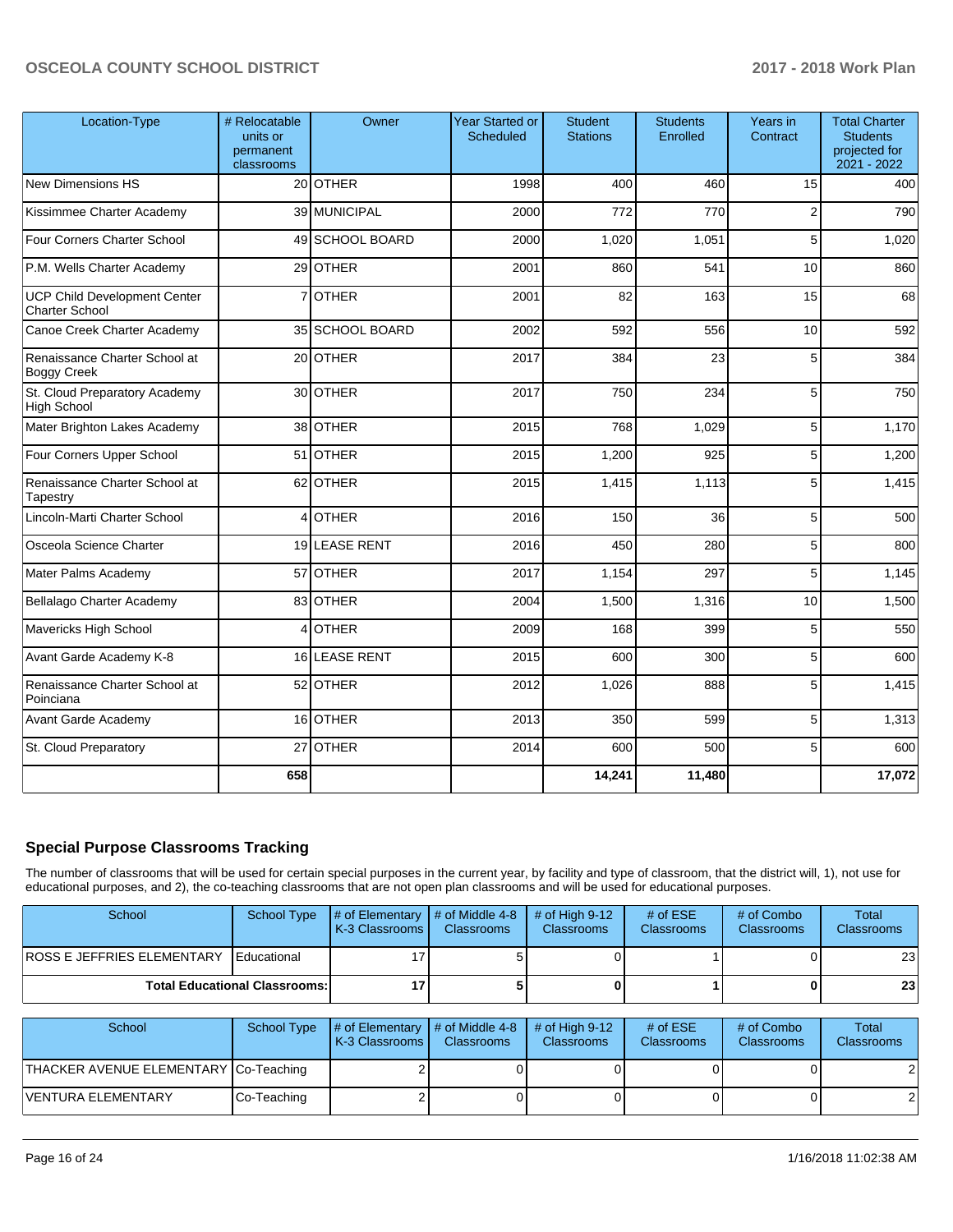| HICKORY TREE ELEMENTARY       | Co-Teaching                          |  |  | 4       |
|-------------------------------|--------------------------------------|--|--|---------|
| <b>IMILL CREEK ELEMENTARY</b> | Co-Teaching                          |  |  |         |
| <b>IEAST LAKE ELEMENTARY</b>  | Co-Teaching                          |  |  |         |
|                               | <b>Total Co-Teaching Classrooms:</b> |  |  | $12 \,$ |

#### **Infrastructure Tracking**

**Necessary offsite infrastructure requirements resulting from expansions or new schools. This section should include infrastructure information related to capacity project schedules and other project schedules (Section 4).** 

New High School, Boggy Creek Road will require turn lanes roadway section modifications, sidewalks and utility connections. Elementary School "A" will require utility connections, sidewalks and possible driveway connections. Middle School "AA" will require utility connections, sidewalks and possible driveway connections. Elementary School "C" will require utility connections, sidewalks and possible driveway connections.

**Proposed location of planned facilities, whether those locations are consistent with the comprehensive plans of all affected local governments, and recommendations for infrastructure and other improvements to land adjacent to existing facilities. Provisions of 1013.33(12), (13) and (14) and 1013.36 must be addressed for new facilities planned within the 1st three years of the plan (Section 5).** 

K-8 School "A" Elementary School "D" High School "AAA" Transportation West

**Consistent with Comp Plan?** Yes

#### **Net New Classrooms**

The number of classrooms, by grade level and type of construction, that were added during the last fiscal year.

| List the net new classrooms added in the 2016 - 2017 fiscal year.                                                                                       |                                                                        |                            | List the net new classrooms to be added in the 2017 - 2018 fiscal<br>year. |                        |                              |                        |  |    |
|---------------------------------------------------------------------------------------------------------------------------------------------------------|------------------------------------------------------------------------|----------------------------|----------------------------------------------------------------------------|------------------------|------------------------------|------------------------|--|----|
| "Classrooms" is defined as capacity carrying classrooms that are added to increase<br>capacity to enable the district to meet the Class Size Amendment. | Totals for fiscal year 2017 - 2018 should match totals in Section 15A. |                            |                                                                            |                        |                              |                        |  |    |
| Location                                                                                                                                                | $2016 - 2017$ #<br>Permanent                                           | $2016 - 2017$ #<br>Modular | $2016 - 2017$ #<br>Relocatable                                             | $2016 - 2017$<br>Total | $2017 - 2018$ #<br>Permanent | $2017 - 2018$<br>Total |  |    |
| Elementary (PK-3)                                                                                                                                       |                                                                        |                            | 13                                                                         | 13                     |                              |                        |  |    |
| Middle (4-8)                                                                                                                                            |                                                                        |                            |                                                                            |                        |                              |                        |  | ΩI |
| High (9-12)                                                                                                                                             |                                                                        |                            |                                                                            |                        |                              |                        |  |    |
|                                                                                                                                                         |                                                                        |                            | 19                                                                         | 19                     |                              |                        |  | 0  |

#### **Relocatable Student Stations**

Number of students that will be educated in relocatable units, by school, in the current year, and the projected number of students for each of the years in the workplan.

| Site                         | 2018<br>2017 | 2019<br>$2018 -$ | 2020<br>2019 | $2020 - 2021$ | $-2022$<br>2021 | 5 Year Average |
|------------------------------|--------------|------------------|--------------|---------------|-----------------|----------------|
| <b>SAINT</b><br>CLOUD MIDDLE | 1321         | 132              | 132          | 1321          |                 | 106            |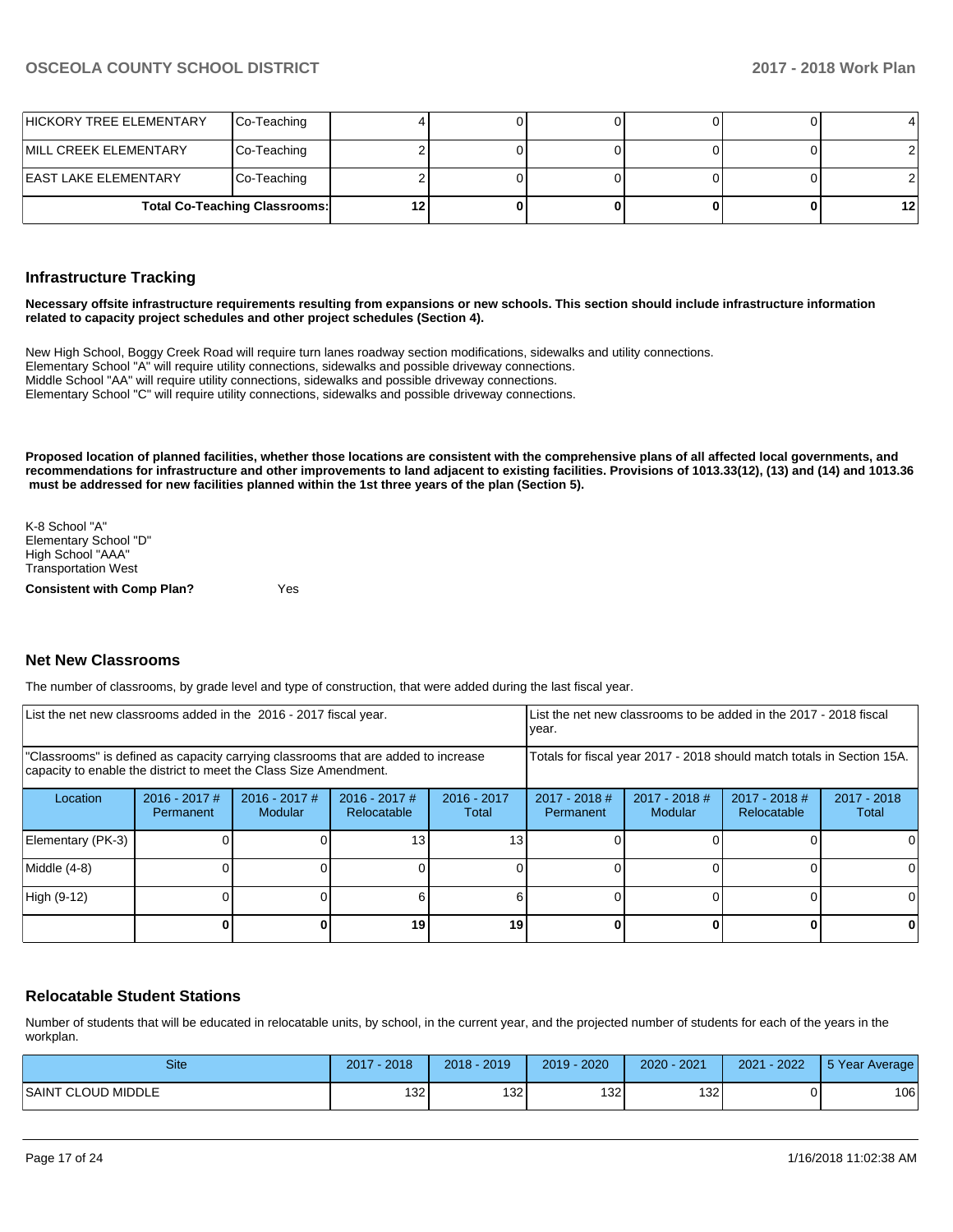| <b>REEDY CREEK ELEMENTARY</b>          | 234            | 324         | 378            | 414            | 414         | 353         |
|----------------------------------------|----------------|-------------|----------------|----------------|-------------|-------------|
| NEPTUNE MIDDLE                         | 110            | 110         | 110            | 110            | 110         | 110         |
| VENTURA ELEMENTARY                     | $\Omega$       | $\Omega$    | $\Omega$       | $\Omega$       | $\Omega$    | $\Omega$    |
| <b>BOGGY CREEK ELEMENTARY</b>          | 54             | 54          | 54             | 54             | 54          | 54          |
| <b>HICKORY TREE ELEMENTARY</b>         | $\Omega$       | 180         | 270            | 360            | 360         | 234         |
| <b>OSCEOLA SENIOR HIGH</b>             | 450            | 450         | 450            | 450            | 450         | 450         |
| <b>DENN JOHN MIDDLE</b>                | 132            | 132         | 132            | $\Omega$       | $\Omega$    | 79          |
| THACKER AVENUE ELEMENTARY              | $\mathbf 0$    | 54          | 72             | 72             | 72          | 54          |
| <b>ROSS E JEFFRIES ELEMENTARY</b>      | $\Omega$       | $\Omega$    | $\Omega$       | $\Omega$       | $\Omega$    | $\Omega$    |
| <b>ST CLOUD SENIOR HIGH</b>            | 250            | 250         | 250            | 250            | 250         | 250         |
| MICHIGAN AVENUE ELEMENTARY             | 36             | 36          | $\Omega$       | $\Omega$       | $\Omega$    | 14          |
| <b>HARMONY COMMUNITY SCHOOL</b>        | 132            | 132         | 132            | 132            | 132         | 132         |
| <b>ZENITH ACCELERATED ACADEMY</b>      | 0              | $\Omega$    | 0              | $\Omega$       | $\Omega$    | $\mathbf 0$ |
| LIBERTY HIGH SCHOOL                    | $\Omega$       | $\Omega$    | $\Omega$       | $\Omega$       | $\Omega$    | $\mathbf 0$ |
| PARTIN SETTLEMENT ELEMENTARY           | 144            | 144         | 144            | 144            | 144         | 144         |
| CENTRAL AVENUE ELEMENTARY              | $\Omega$       | $\mathbf 0$ | 0              | $\Omega$       | $\Omega$    | $\mathbf 0$ |
| <b>HIGHLANDS ELEMENTARY</b>            | 66             | 66          | 66             | 66             | 66          | 66          |
| THE OSCEOLA COUNTY SCHOOL FOR THE ARTS | 269            | 269         | 269            | 269            | 269         | 269         |
| <b>HARMONY SENIOR HIGH</b>             | $\Omega$       | $\Omega$    | $\Omega$       | $\Omega$       | $\Omega$    | $\Omega$    |
| <b>SUNRISE ELEMENTARY</b>              | 66             | 66          | 66             | 66             | 66          | 66          |
| <b>CHESTNUT ELEMENTARY</b>             | $\Omega$       | $\Omega$    | $\Omega$       | 0              | $\Omega$    | $\Omega$    |
| Neptune Elementary                     | $\mathbf 0$    | 144         | 288            | 504            | 504         | 288         |
| <b>FLORA RIDGE ELEMENTARY</b>          | $\Omega$       | $\mathbf 0$ | 0              | $\Omega$       | $\Omega$    | $\Omega$    |
| <b>DISCOVERY INTERMEDIATE</b>          | 228            | $\Omega$    | $\Omega$       | $\Omega$       | $\Omega$    | 46          |
| KISSIMMEE ELEMENTARY                   | 90             | 90          | 90             | 90             | 90          | 90          |
| ADULT LEARNING CENTER OSCEOLA NEW      | $\overline{0}$ | 0           | $\overline{0}$ | $\overline{0}$ | 0           | 0           |
| POINCIANA ELEMENTARY                   | $\Omega$       | 0           | 0              | 0              | $\Omega$    | $\mathbf 0$ |
| CELEBRATION SENIOR HIGH                | 100            | 100         | 100            | 100            | 100         | 100         |
| TECHNICAL EDUCATION CENTER             | 586            | 586         | 586            | 586            | 586         | 586         |
| <b>HORIZON MIDDLE</b>                  | 132            | 220         | 264            | 352            | 352         | 264         |
| <b>KISSIMMEE MIDDLE</b>                | 220            | 220         | 330            | 418            | 418         | 321         |
| CELEBRATION SCHOOL                     | $\overline{0}$ | 0           | 0              | $\overline{0}$ | $\mathbf 0$ | $\mathbf 0$ |
| NARCOOSSEE MIDDLE SCHOOL               | $\overline{0}$ | 0           | 0              | $\overline{0}$ | $\mathbf 0$ | $\mathbf 0$ |
| New Beginnings Educational Complex NEW | $\Omega$       | 0           | 0              | $\Omega$       | $\Omega$    | $\mathbf 0$ |
| NARCOOSSEE ELEMENTARY                  | 90             | 180         | 180            | 180            | 180         | 162         |
| KOA ELEMENTARY                         | $\mathbf 0$    | $\mathbf 0$ | 0              | $\overline{0}$ | $\pmb{0}$   | $\mathbf 0$ |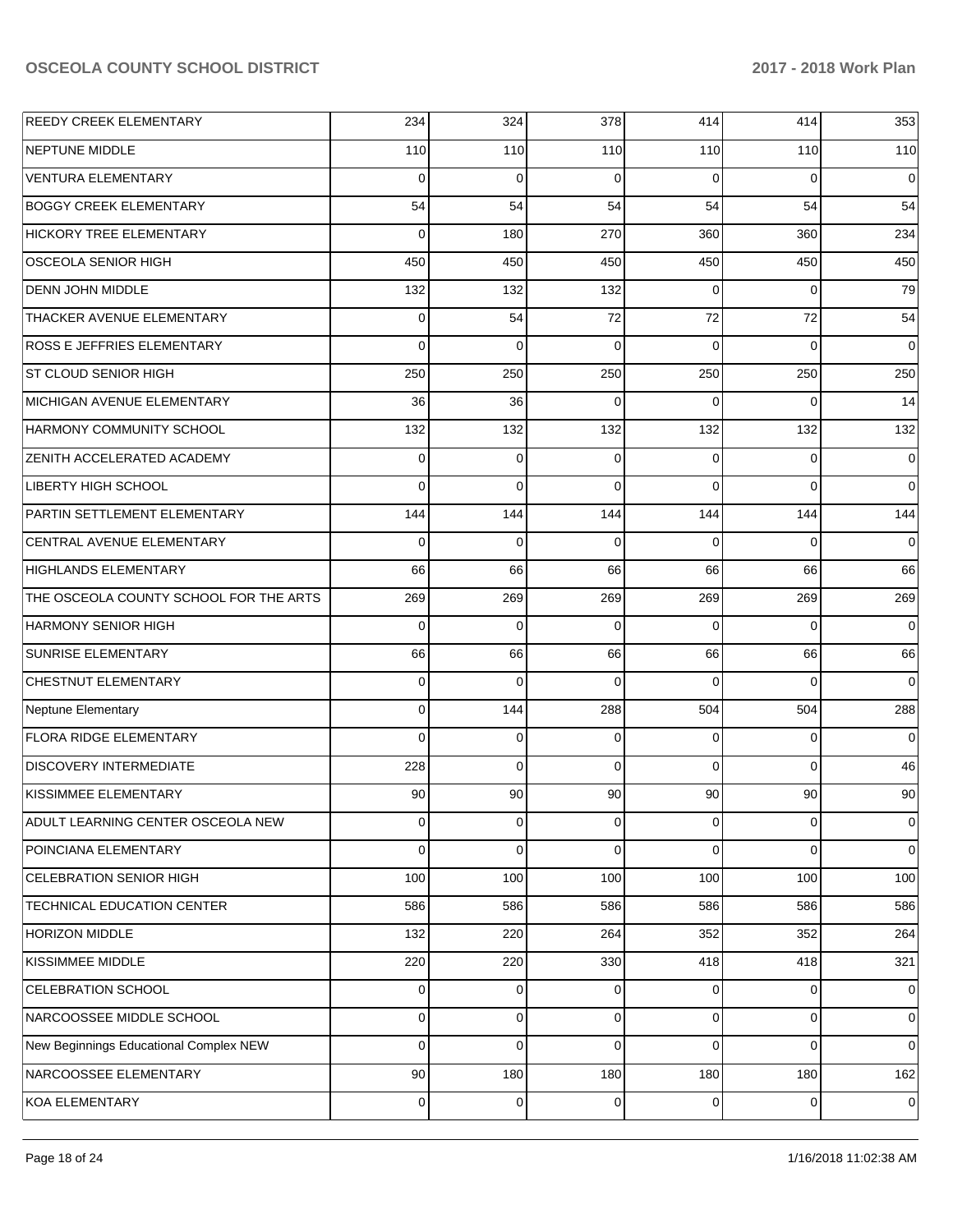| WESTSIDE K-8 SCHOOL -Middle School "CC"                        | 364      | 364      | 364      | 364      | 364      | 364            |
|----------------------------------------------------------------|----------|----------|----------|----------|----------|----------------|
| <b>EAST LAKE ELEMENTARY</b>                                    | 126      | 126      | 126      | 126      | 126      | 126            |
| TECHNICAL EDUCATION CENTER OSCEOLA-<br><b>POINCIANA CAMPUS</b> | 0        | $\Omega$ | $\Omega$ | $\Omega$ | $\Omega$ | $\Omega$       |
| TOHOPEKALIGA HIGH SCHOOL                                       | 0        | $\Omega$ | $\Omega$ | $\Omega$ | $\Omega$ | $\Omega$       |
| <b>SAINT CLOUD ELEMENTARY</b>                                  | 36       | $\Omega$ | $\Omega$ | $\Omega$ | $\Omega$ | $\overline{7}$ |
| POINCIANA SENIOR HIGH                                          | 150      | 150      | 150      | 150      | 150      | 150            |
| <b>CYPRESS ELEMENTARY</b>                                      | 18       | 18       | 18       | 18       | 18       | 18             |
| <b>GATEWAY SENIOR HIGH</b>                                     | 850      | 850      | 850      | 850      | 850      | 850            |
| MILL CREEK ELEMENTARY                                          | $\Omega$ | $\Omega$ | $\Omega$ | $\Omega$ | $\Omega$ | $\Omega$       |
| <b>LAKEVIEW ELEMENTARY</b>                                     | 72       | 72       | 72       | 72       | 72       | 72             |
| <b>PLEASANT HILL ELEMENTARY</b>                                | 0        | 72       | 108      | 180      | 180      | 108            |
| PARKWAY MIDDLE                                                 | $\Omega$ | $\Omega$ | $\Omega$ | $\Omega$ | $\Omega$ | $\Omega$       |
| DEERWOOD ELEMENTARY                                            | $\Omega$ | $\Omega$ | $\Omega$ | $\Omega$ | $\Omega$ | 0l             |
| Totals for OSCEOLA COUNTY SCHOOL DISTRICT                      |          |          |          |          |          |                |
| Total students in relocatables by year.                        | 5,137    | 5,591    | 6,051    | 6,509    | 6,377    | 5,933          |
| Total number of COFTE students projected by year.              | 51,048   | 51,938   | 52.791   | 53,670   | 54,541   | 52,798         |

## **Leased Facilities Tracking**

Exising leased facilities and plans for the acquisition of leased facilities, including the number of classrooms and student stations, as reported in the educational plant survey, that are planned in that location at the end of the five year workplan.

Percent in relocatables by year. **10 % 11 % 11 % 12 % 12 % 11 %**

| Location                                | # of Leased<br>Classrooms 2017 -<br>2018 | <b>FISH Student</b><br><b>Stations</b> | Owner                | # of Leased<br>Classrooms 2021 -<br>2022 | <b>FISH Student</b><br><b>Stations</b> |
|-----------------------------------------|------------------------------------------|----------------------------------------|----------------------|------------------------------------------|----------------------------------------|
| IGATEWAY SENIOR HIGH                    | 29                                       |                                        | 725 William Scotsman | 29                                       | 725                                    |
| WESTSIDE K-8 SCHOOL -Middle School "CC" | 18                                       |                                        | 364 Mobile Modular   | 18                                       | 364                                    |
| Neptune Elementary                      | 0                                        |                                        | 0 Mobile Modular     | 28                                       | 504                                    |
| KISSIMMEE ELEMENTARY                    | 5                                        |                                        | 90 Mobile Modular    | 5                                        | 90                                     |
| HIGHLANDS ELEMENTARY                    | 3                                        |                                        | 66 Mobile Modular    | 3                                        | 66                                     |
| <b>REEDY CREEK ELEMENTARY</b>           | 10                                       |                                        | 212 Mobile Modular   | 20                                       | 414                                    |
| <b>PLEASANT HILL ELEMENTARY</b>         | 0                                        |                                        | 0 Mobile Modular     | 10                                       | 180                                    |
| <b>ISUNRISE ELEMENTARY</b>              | 3                                        |                                        | 66 Mobil Modular     | 3                                        | 66                                     |
| <b>EAST LAKE ELEMENTARY</b>             | ⇁                                        |                                        | 126 Mobile Modular   |                                          | 126                                    |
| KISSIMMEE MIDDLE                        | 0                                        |                                        | 0 Mobile Modular     | 10                                       | 220                                    |
| NARCOOSSEE ELEMENTARY                   | 5                                        |                                        | 90 Mobile Modular    | 10                                       | 180                                    |
| <b>CENTRAL AVENUE ELEMENTARY</b>        | 0                                        | 0                                      |                      | 0                                        | $\Omega$                               |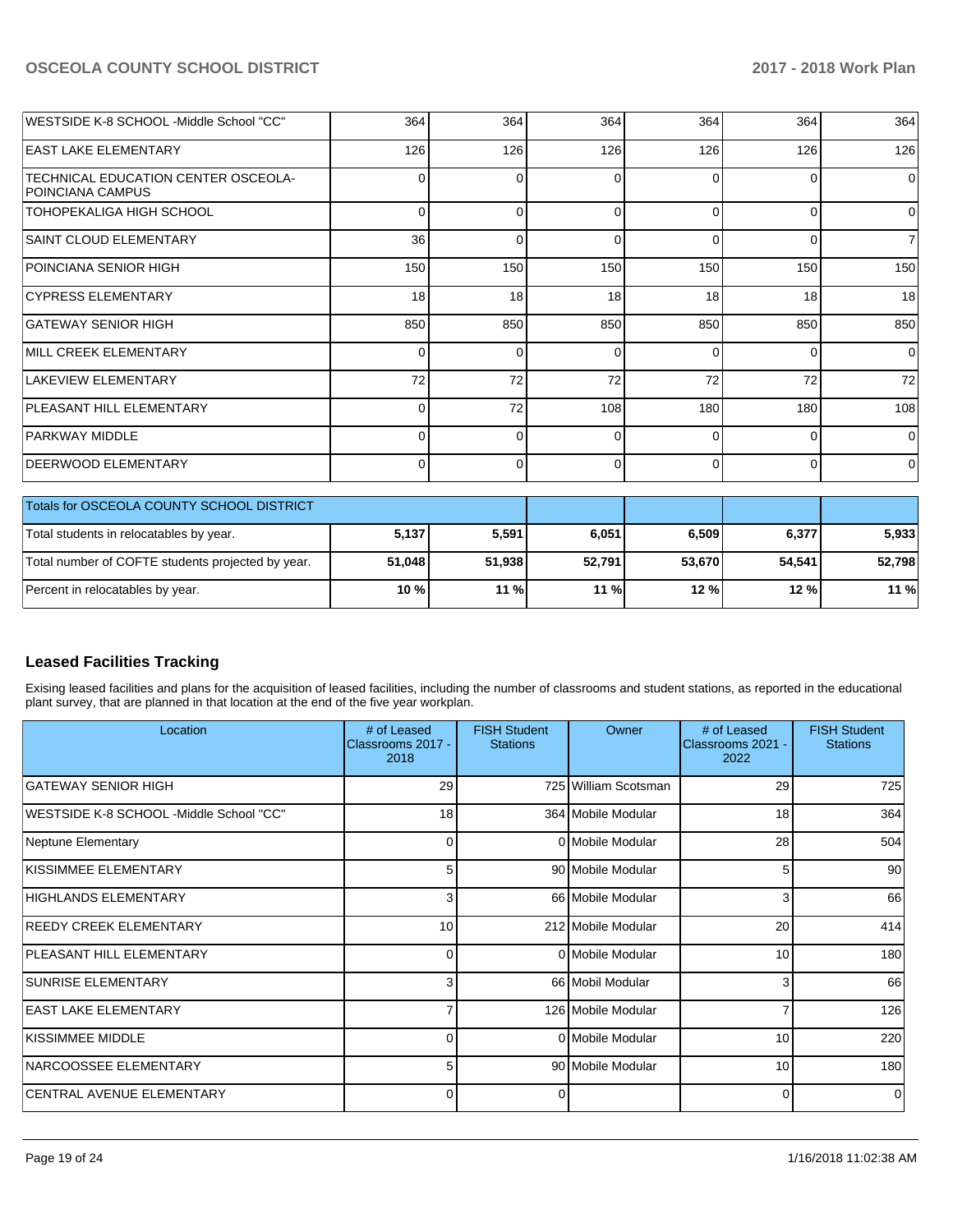| THACKER AVENUE ELEMENTARY                               | $\overline{0}$ |          | 0 Mobile Modular     | 4           | 72          |
|---------------------------------------------------------|----------------|----------|----------------------|-------------|-------------|
| SAINT CLOUD MIDDLE                                      | 6              |          | 132 Mobile Modular   | 0           | 0           |
| <b>VENTURA ELEMENTARY</b>                               | $\Omega$       |          |                      | $\Omega$    | 0           |
| <b>BOGGY CREEK ELEMENTARY</b>                           | $\Omega$       | 0        |                      | $\Omega$    | $\Omega$    |
| <b>HICKORY TREE ELEMENTARY</b>                          | $\Omega$       |          | 0 Mobile Modular     | 20          | 360         |
| MILL CREEK ELEMENTARY                                   | $\Omega$       | 0        |                      | 0           | 0           |
| <b>LAKEVIEW ELEMENTARY</b>                              | $\Omega$       | $\Omega$ |                      | $\Omega$    | $\Omega$    |
| PARKWAY MIDDLE                                          | $\Omega$       | $\Omega$ |                      | $\Omega$    | 0           |
| DEERWOOD ELEMENTARY                                     | $\Omega$       | $\Omega$ |                      | 0           | 0           |
| POINCIANA SENIOR HIGH                                   | 6              |          | 150 Mobile Modular   | 6           | 150         |
| <b>CELEBRATION SCHOOL</b>                               | $\Omega$       |          |                      | 0           |             |
| ADULT LEARNING CENTER OSCEOLA NEW                       | $\Omega$       | $\Omega$ |                      | 0           | 0           |
| POINCIANA ELEMENTARY                                    | $\Omega$       | $\Omega$ |                      | 0           | 0           |
| <b>CELEBRATION SENIOR HIGH</b>                          | 4              |          | 100 Mobile Modular   | 4           | 100         |
| <b>HARMONY SENIOR HIGH</b>                              | $\Omega$       |          |                      | 0           |             |
| CHESTNUT ELEMENTARY                                     | $\Omega$       | $\Omega$ |                      | 0           | 0           |
| ZENITH ACCELERATED ACADEMY                              | $\Omega$       | $\Omega$ |                      | 0           | 0           |
| LIBERTY HIGH SCHOOL                                     | $\Omega$       | $\Omega$ |                      | 0           | $\Omega$    |
| HARMONY COMMUNITY SCHOOL                                | 6              |          | 132 Mobile Modular   | 6           | 132         |
| New Beginnings Educational Complex NEW                  | $\Omega$       | 0        |                      | 0           | 0           |
| <b>KOA ELEMENTARY</b>                                   | $\Omega$       | 0        |                      | 0           | 0           |
| TECHNICAL EDUCATION CENTER OSCEOLA-<br>POINCIANA CAMPUS | $\Omega$       | $\Omega$ |                      | $\Omega$    | 0           |
| ROSS E JEFFRIES ELEMENTARY                              | $\mathbf 0$    | $\Omega$ |                      | 0           |             |
| TOHOPEKALIGA HIGH SCHOOL                                | $\Omega$       | $\Omega$ |                      | $\Omega$    |             |
| SAINT CLOUD ELEMENTARY                                  | 2              |          | 36 William Scotsman  | 0           | 0           |
| TECHNICAL EDUCATION CENTER                              | 16             |          | 386 William Scotsman | 16          | 386         |
| <b>HORIZON MIDDLE</b>                                   | 6              |          | 132 William Scotsman | 16          | 352         |
| DISCOVERY INTERMEDIATE                                  | 11             |          | 228 William Scotsman | 0           | $\mathbf 0$ |
| THE OSCEOLA COUNTY SCHOOL FOR THE ARTS                  | $\overline{7}$ |          | 172 Mobile Modular   | 7           | 172         |
| <b>CYPRESS ELEMENTARY</b>                               | $\mathbf{1}$   |          | 18 William Scotsman  | 1           | 18          |
| PARTIN SETTLEMENT ELEMENTARY                            | 8              |          | 144 William Scotsman | 8           | 144         |
| OSCEOLA SENIOR HIGH                                     | 18             |          | 450 Mobile Modular   | 18          | 450         |
| DENN JOHN MIDDLE                                        | 5              |          | 110 William Scotsman | 0           | 0           |
| ST CLOUD SENIOR HIGH                                    | 10             |          | 250 William Scotsman | 10          | 250         |
| MICHIGAN AVENUE ELEMENTARY                              | $\overline{2}$ |          | 36 William Scotsman  | $\mathbf 0$ | 0           |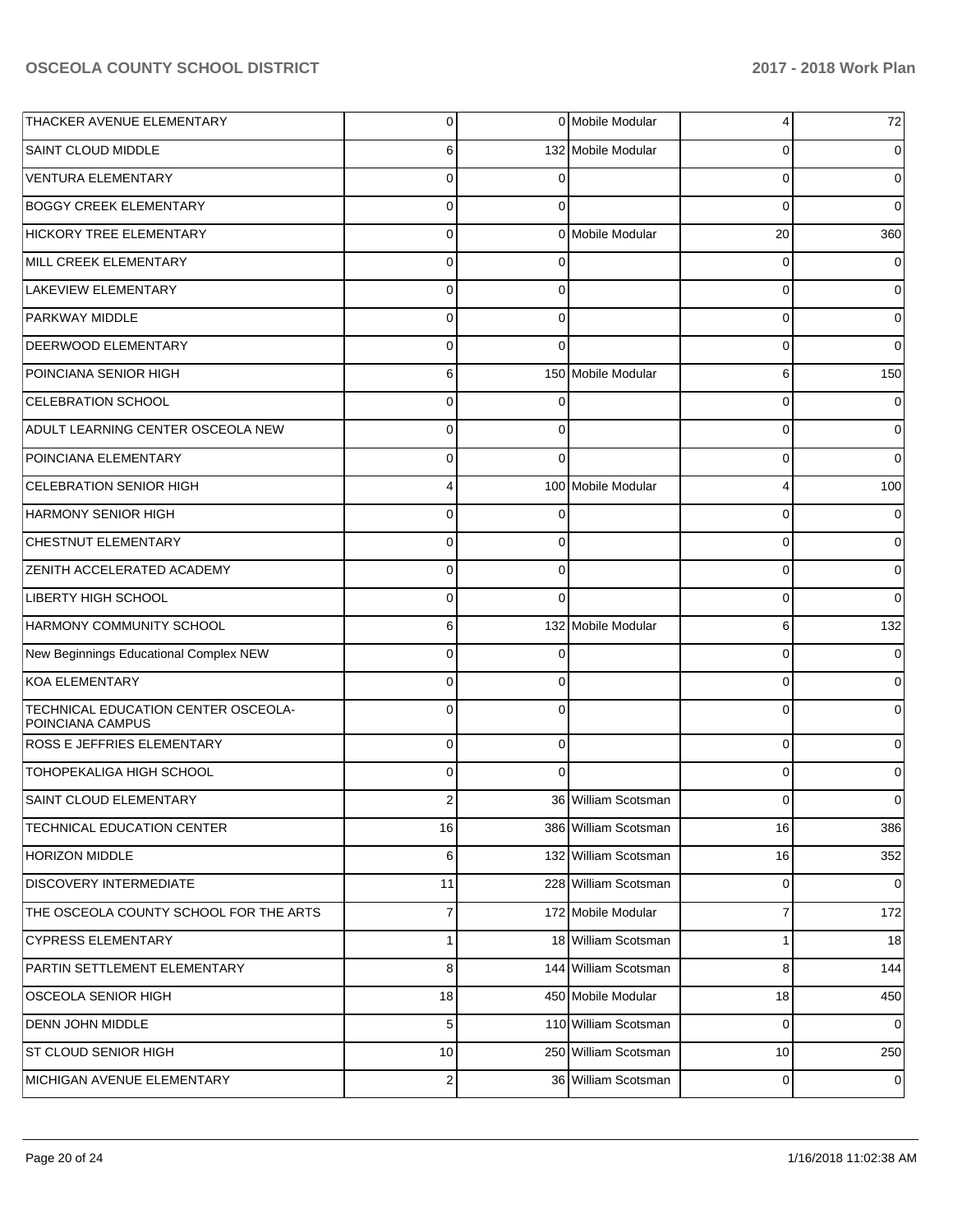| <b>NEPTUNE MIDDLE</b> |       |       | 110 William<br>າ Scotsman |     | 110l  |
|-----------------------|-------|-------|---------------------------|-----|-------|
|                       | 193 l | 4,325 |                           | 264 | 5.631 |

#### **Failed Standard Relocatable Tracking**

Relocatable units currently reported by school, from FISH, and the number of relocatable units identified as 'Failed Standards'.

Nothing reported for this section.

## **Planning**

#### **Class Size Reduction Planning**

**Plans approved by the school board that reduce the need for permanent student stations such as acceptable school capacity levels, redistricting, busing, year-round schools, charter schools, magnet schools, public-private partnerships, multitrack scheduling, grade level organization, block scheduling, or other alternatives.**

The School District is agressively pursuing public-private partnerships,such as Community Development Districts (CDD) and Educational Facilities Benefit Districts (EFBD) to partner in funding schools or academies. The School District has continued to be supportive of charter school proposals that are aligned with the School Board policies, requirements, and guidelines for curriculum and facilities. The District uses redistricting as a means to balance students to capacity at all schools as necessary.

#### **School Closure Planning**

**Plans for the closure of any school, including plans for disposition of the facility or usage of facility space, and anticipated revenues.** 

The School District of Osceola County, Florida has no plans at this time for closure of any facility or disposing of real property within the next five years.

## **Long Range Planning**

#### **Ten-Year Maintenance**

District projects and locations regarding the projected need for major renovation, repair, and maintenance projects within the district in years 6-10 beyond the projects plans detailed in the five years covered by the work plan.

| Project                                                     | 2021 - 2022 / 2026 - 2027<br><b>Projected Cost</b> |
|-------------------------------------------------------------|----------------------------------------------------|
| Maintenance of HVAC, Roofing, Paint, Flooring and<br>Paving | \$10,265,166                                       |
| Maintenance of HVAC, Roofing, Paint, Flooring and<br>Paving | \$2,929,127                                        |
| Maintenance of HVAC, Roofing, Paint, Flooring and<br>Paving | \$20,266,647                                       |
| Maintenance of HVAC, Roofing, Paint, Flooring and<br>Paving | \$1,419,600                                        |
|                                                             | \$34,880,540                                       |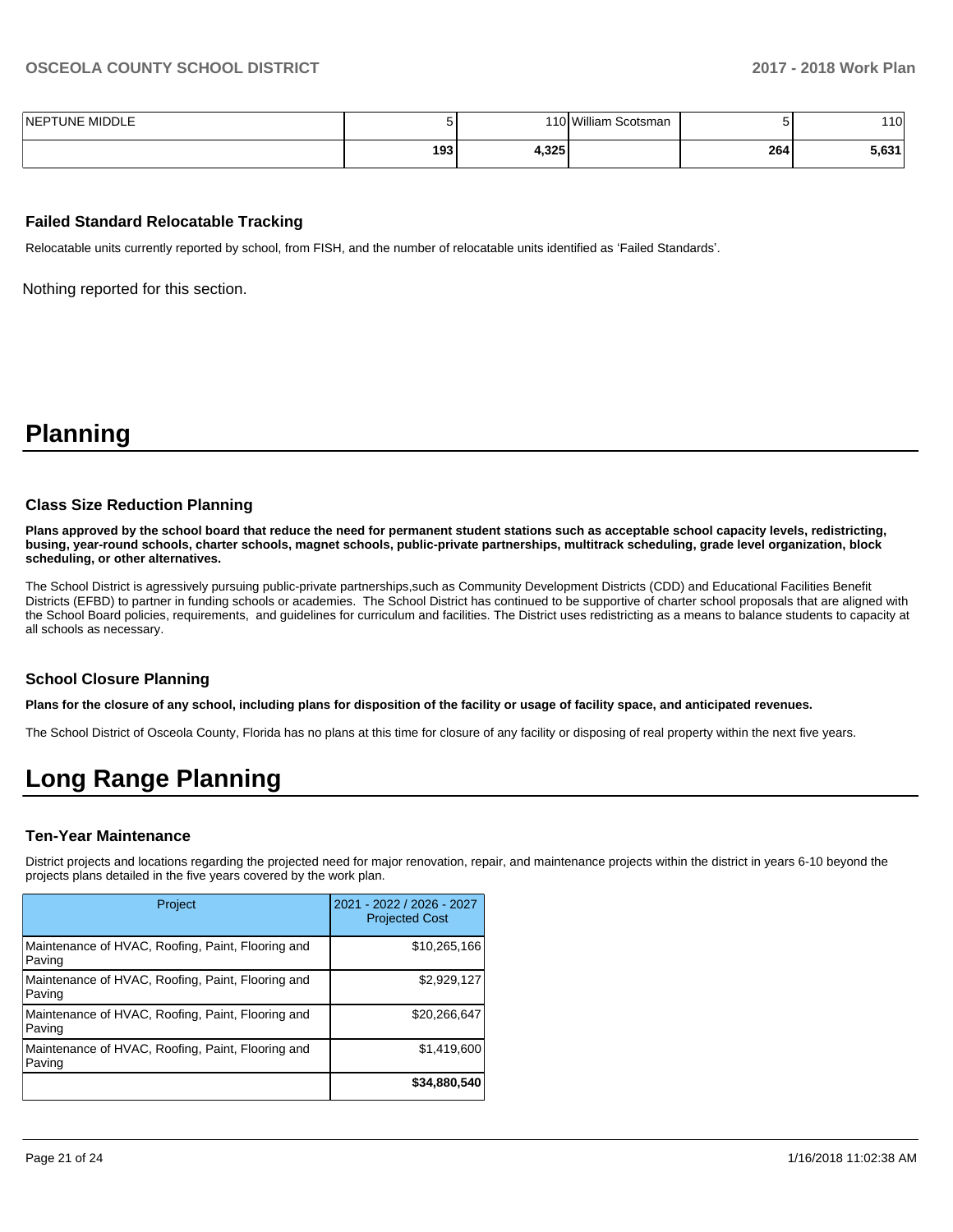## **Ten-Year Capacity**

Schedule of capital outlay projects projected to ensure the availability of satisfactory student stations for the projected student enrollment in K-12 programs for the future 5 years beyond the 5-year district facilities work program.

| Project                             | Location, Community, Quadrant or other<br>general location | 2021 - 2022 / 2026 - 2027<br><b>Projected Cost</b> |
|-------------------------------------|------------------------------------------------------------|----------------------------------------------------|
| Reedy Creek Elementary Bldgs. 1,2,4 | Kissimmee                                                  | \$32,000,000                                       |
| Boggy Creek Elementary Bldgs. 1,2   | Kissimmee                                                  | \$22,128,520                                       |
| Hickory Tree Elementary Bldgs. 1-11 | St. Cloud                                                  | \$18,606,847                                       |
| Mill Creek Elementary Bldgs. 1-9    | Kissimmee                                                  | \$18,963,639                                       |
| Lakeview Elementary Campus          | St. Cloud                                                  | \$19,470,016                                       |
| High School "AAA"                   | St. Cloud                                                  | \$80,500,000                                       |
| K-8 School "B"                      | Kissimmee                                                  | \$43,100,000                                       |
| St. Cloud High Wing                 | St. Cloud                                                  | \$9,500,000                                        |
| Middle School "BB"                  | Kissimmee                                                  | \$43,100,000                                       |
| K-8 School "C"                      | St. Cloud                                                  | \$43,100,000                                       |
| Elementary at Bella Tara            | Kissimmee                                                  | \$34,000,000                                       |
| K-8 School "D"                      | Kissimmee                                                  | \$45,500,000                                       |
|                                     |                                                            | \$409,969,022                                      |

## **Ten-Year Planned Utilization**

Schedule of planned capital outlay projects identifying the standard grade groupings, capacities, and planned utilization rates of future educational facilities of the district for both permanent and relocatable facilities.

| <b>Grade Level Projections</b>  | <b>FISH</b><br><b>Student</b><br><b>Stations</b> | Actual 2016 -<br><b>2017 FISH</b><br>Capacity | Actual<br>$2016 -$<br>2017<br><b>COFTE</b> | Actual 2016 - 2017<br><b>Utilization</b> | Actual 2017 - 2018 / 2026 - 2027 new<br>Student Capacity to be added/removed | Projected 2026<br><b>2027 COFTE</b> | Projected 2026 -<br>2027 Utilization |
|---------------------------------|--------------------------------------------------|-----------------------------------------------|--------------------------------------------|------------------------------------------|------------------------------------------------------------------------------|-------------------------------------|--------------------------------------|
| Elementary - District<br>Totals | 24.019                                           | 24,019                                        | 19.497.68                                  | 81.18%                                   | 5,390                                                                        | 26,994                              | 91.79 %                              |
| Middle - District Totals        | 18.907                                           | 17,011                                        | 13.774.81                                  | 80.98 %                                  | 3.806                                                                        | 11.750                              | 56.44 %                              |
| High - District Totals          | 20.235                                           | 19.147                                        | 16.038.07                                  | 83.76 %                                  | 6.279                                                                        | 19,033                              | 74.86%                               |
| Other - ESE, etc                | 2.529                                            | 1.717                                         | 736.27                                     | 42.87 %                                  |                                                                              |                                     | 0.00%                                |
|                                 | 65,690                                           | 61,894                                        | 50.046.83                                  | 80.86 %                                  | 15,475                                                                       | 57,777                              | 74.68%                               |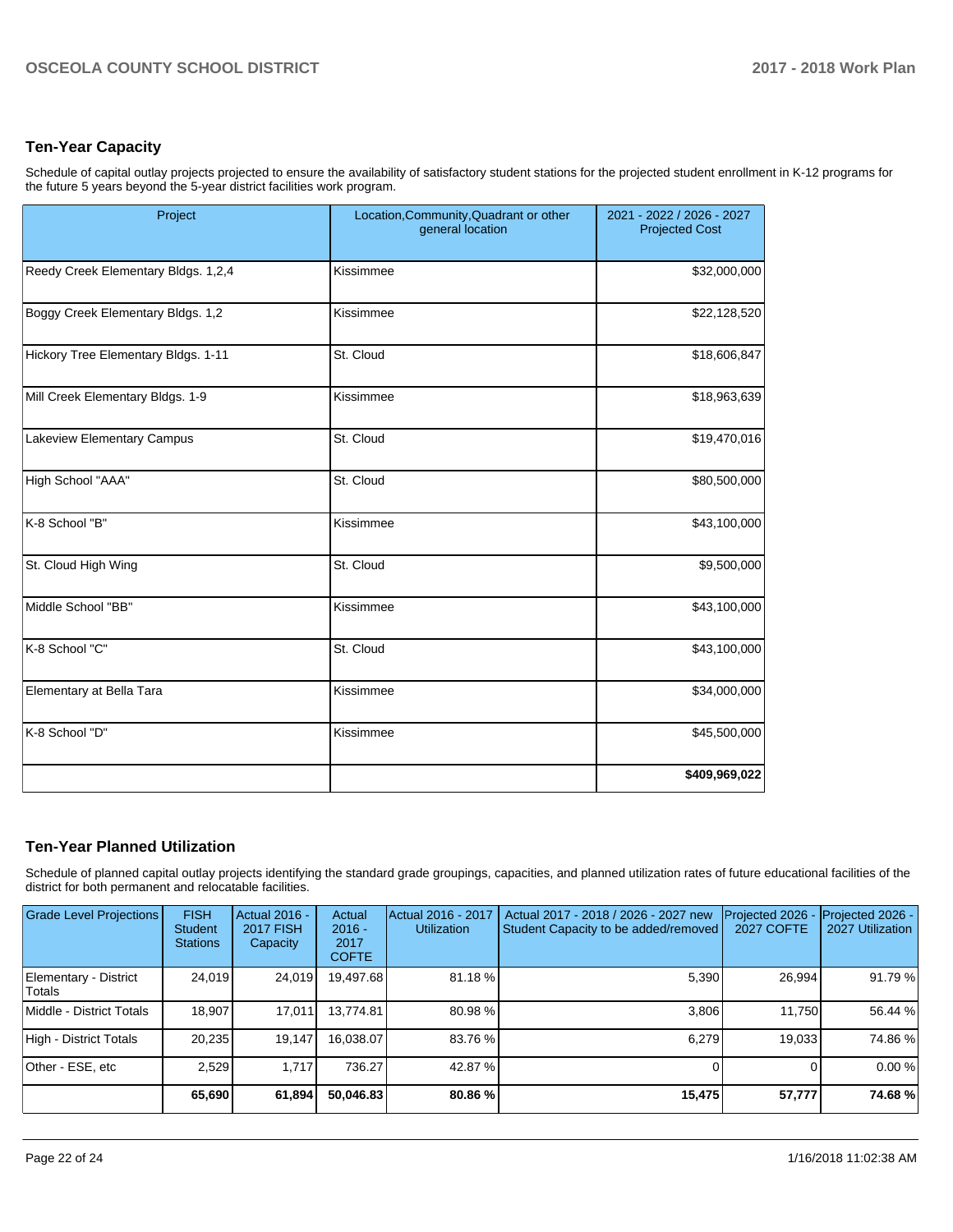**Combination schools are included with the middle schools for student stations, capacity, COFTE and utilization purposes because these facilities all have a 90% utilization factor. Use this space to explain or define the grade groupings for combination schools.** 

Westside School is grades K-8 Celebration School is grades K-8 Osceola County School for the Arts is grades 6-12 New Beginnings is grades K-12 Harmony Community is grades K-8 Zenith Accelerated Academy is grades 6-12

#### **Ten-Year Infrastructure Planning**

**Proposed Location of Planned New, Remodeled, or New Additions to Facilities in 06 thru 10 out years (Section 28).**

K-8 School "A" may require utility connections, sidewalks and possible driveway connections. Elementary School "D" may require utility connections, sidewalks and possible driveway connections. High School "AAA" may require utility connections, sidewalks and possible driveway connections. K-8 School "B" may require utility connections, sidewalks and possible driveway connections. K-8 School "C" may require utility connections, sidewalks and possible driveway connections. Elementary at Bella Tara may require utility connections, sidewalks and possible driveway connections. Middle School "BB" may require utility connections, sidewalks and possible driveway connections. K-8 School "BB" may require utility connections, sidewalks and possible driveway connections.

Plans for closure of any school, including plans for disposition of the facility or usage of facility space, and anticipated revenues in the 06 thru 10 out **years (Section 29).**

Nothing reported for this section.

#### **Twenty-Year Maintenance**

District projects and locations regarding the projected need for major renovation, repair, and maintenance projects within the district in years 11-20 beyond the projects plans detailed in the five years covered by the work plan.

| Project                                                     | 2026 - 2027 / 2036 - 2037 Projected Cost |
|-------------------------------------------------------------|------------------------------------------|
| Maintenance of HVAC, Roofing, Paint, Flooring and<br>Paving | \$39,992,132                             |
| Maintenance of HVAC, Roofing, Paint, Flooring and<br>Paving | \$24,330,469                             |
| Maintenance of HVAC, Roofing, Paint, Flooring and<br>Paving | \$32,547,900                             |
| Maintenance of HVAC, Roofing, Paint, Flooring and<br>Paving | \$3,135,352                              |
|                                                             | \$100,005,853                            |

#### **Twenty-Year Capacity**

Schedule of capital outlay projects projected to ensure the availability of satisfactory student stations for the projected student enrollment in K-12 programs for the future 11-20 years beyond the 5-year district facilities work program.

Nothing reported for this section.